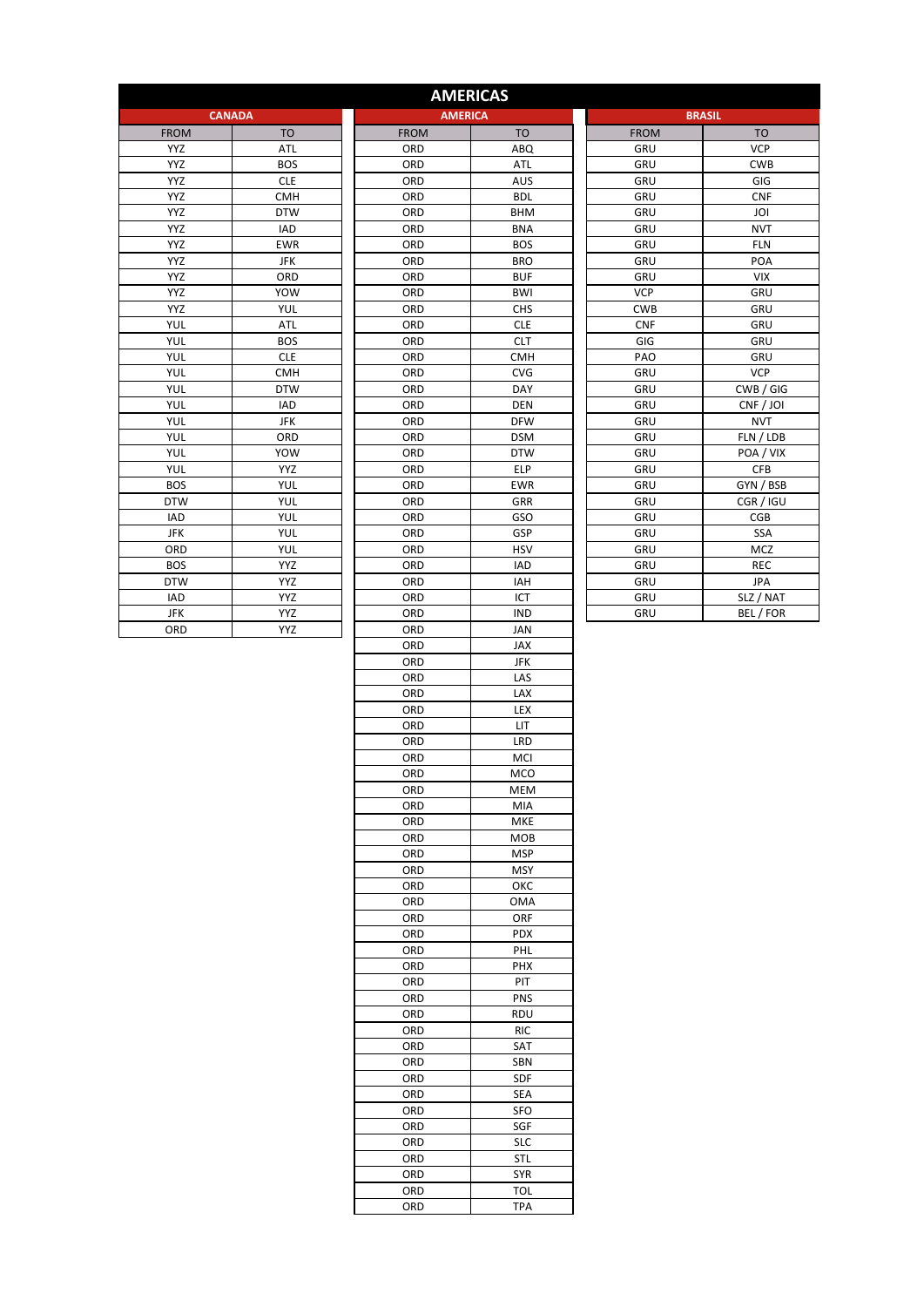| ORD                      | TUL        |
|--------------------------|------------|
| ORD                      | TUS        |
| ORD                      | TYS        |
| ORD                      | YOW        |
| ORD                      | YUL        |
| ORD                      | YYZ        |
| ABQ                      | ord        |
| ATL                      | ORD        |
| AUS                      | ORD        |
| BDL                      | ORD        |
| BHM                      | ORD        |
| <b>BNA</b>               | ORD        |
| <b>BRO</b>               | ORD        |
| <b>BUF</b><br><b>BWI</b> | ORD<br>ORD |
| <b>CHS</b>               | ORD        |
| <b>CLE</b>               | ORD        |
| CLT                      | ORD        |
| <b>CMH</b>               | ORD        |
| CVG                      | ORD        |
| DAY                      | ORD        |
| DEN                      | ORD        |
| <b>DFW</b>               | ORD        |
| <b>DSM</b>               | ORD        |
| <b>DTW</b>               | ORD        |
| ELP                      | ORD        |
| EWR                      | ORD        |
| GRR                      | ORD        |
| GSO                      | ORD        |
| GSP                      | ORD        |
| <b>HSV</b>               | ORD        |
| IAD                      | ORD        |
| IAH                      | ORD        |
| ICT                      | ORD        |
| IND                      | ORD        |
| JAN                      | ORD        |
| JAX                      | ORD        |
| JFK                      | ORD        |
| LAS                      | ORD        |
| LAX                      | ORD        |
| LEX                      | ORD        |
| LIT                      | ORD        |
| LRD                      | ORD        |
| MCI                      | ORD        |
| MCO                      | ORD        |
| MEM                      | ORD        |
| MIA                      | ORD        |
| MKE                      | ORD        |
| мов                      | ORD        |
| MSP                      | ORD        |
| MSY                      | ORD        |
| ОКС                      | ORD        |
| OMA                      | ORD        |
| ORF                      | ORD        |
| PDX                      | ORD        |
| PHL                      | ORD        |
| <b>PHX</b>               | ORD        |
| PIT                      | ORD        |
| PNS                      | ORD        |
| RDU                      | ORD        |
| RIC                      | ORD        |
| SAT                      | ORD        |
| <b>SBN</b>               | ORD        |
| <b>SDF</b>               | ORD        |
| SFO                      | ORD        |
| SGF                      | ORD        |
| <b>SLC</b>               | ORD        |
| STL                      | ORD        |
| SYR                      | ORD        |
| TOL                      | ORD        |
| TPA                      | ORD        |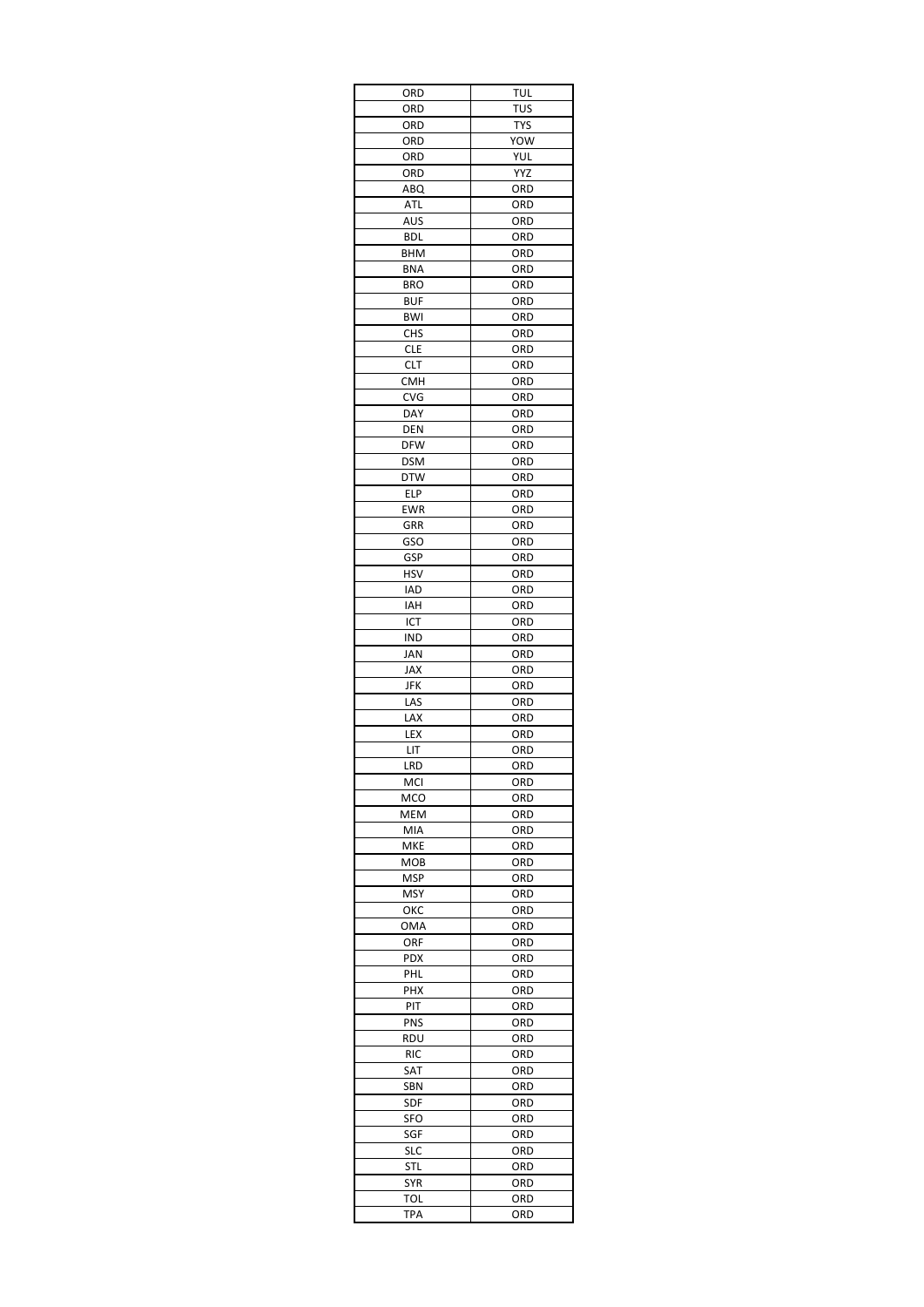| <b>TUL</b>        | ORD               |
|-------------------|-------------------|
| <b>TUS</b>        | ORD               |
| <b>TYS</b>        | ORD               |
| YOW               | ORD               |
| YUL               | ORD               |
| YYZ               | ORD               |
| <b>JFK</b>        | ALB               |
| JFK               | ATL               |
| JFK               | <b>BDL</b>        |
| JFK               | <b>BHM</b>        |
| JFK               | <b>BNA</b>        |
| JFK               | <b>BOS</b>        |
| JFK               | <b>BUF</b>        |
| JFK               | <b>BWI</b>        |
| JFK               | CAE               |
| JFK               | <b>CHS</b>        |
| <b>JFK</b>        | <b>CID</b>        |
| <b>JFK</b>        | <b>CLE</b>        |
| JFK               | CLT               |
| JFK<br><b>JFK</b> | <b>CMH</b>        |
|                   | <b>CVG</b>        |
| <b>JFK</b><br>JFK | <b>DAY</b><br>DEN |
| <b>JFK</b>        | <b>DFW</b>        |
| JFK               | <b>DTW</b>        |
| JFK               | <b>EWR</b>        |
| JFK               | GRR               |
| JFK               | GSO               |
| JFK               | GSP               |
| JFK               | <b>HSV</b>        |
| <b>JFK</b>        | IAD               |
| JFK               | IAH               |
| JFK               | IND               |
| JFK               | JAX               |
| JFK               | LAX               |
| <b>JFK</b>        | LEX               |
| JFK               | MCI               |
| JFK               | MCO               |
| JFK               | MDT               |
| JFK               | MEM               |
| JFK               | MIA               |
| <b>JFK</b>        | MKE               |
| JFK               | мов               |
| <b>JFK</b>        | MSP               |
| <b>JFK</b>        | MSY               |
| JFK               | ОКС               |
| JFK               | orf               |
| JFK               | PHL               |
| <b>JFK</b>        | PIT               |
| JFK               | PVD               |
| JFK               | RDU               |
| JFK               | <b>RIC</b>        |
| JFK               | ROC               |
| JFK               | SDF               |
| JFK               | SEA               |
| JFK               | SFO               |
| JFK               | STL               |
| JFK               | SYR               |
| JFK               | TPA               |
| JFK               | <b>TUL</b>        |
| JFK               | <b>TYS</b>        |
| JFK               | YYZ               |
| JFK               | YUL               |
| ALB               | JFK               |
| ATL               | JFK               |
| BDL               | JFK               |
| BHM               | JFK               |
| BNA               | JFK               |
| <b>BOS</b>        | JFK               |
|                   |                   |
| BUF<br>BWI        | JFK<br>JFK        |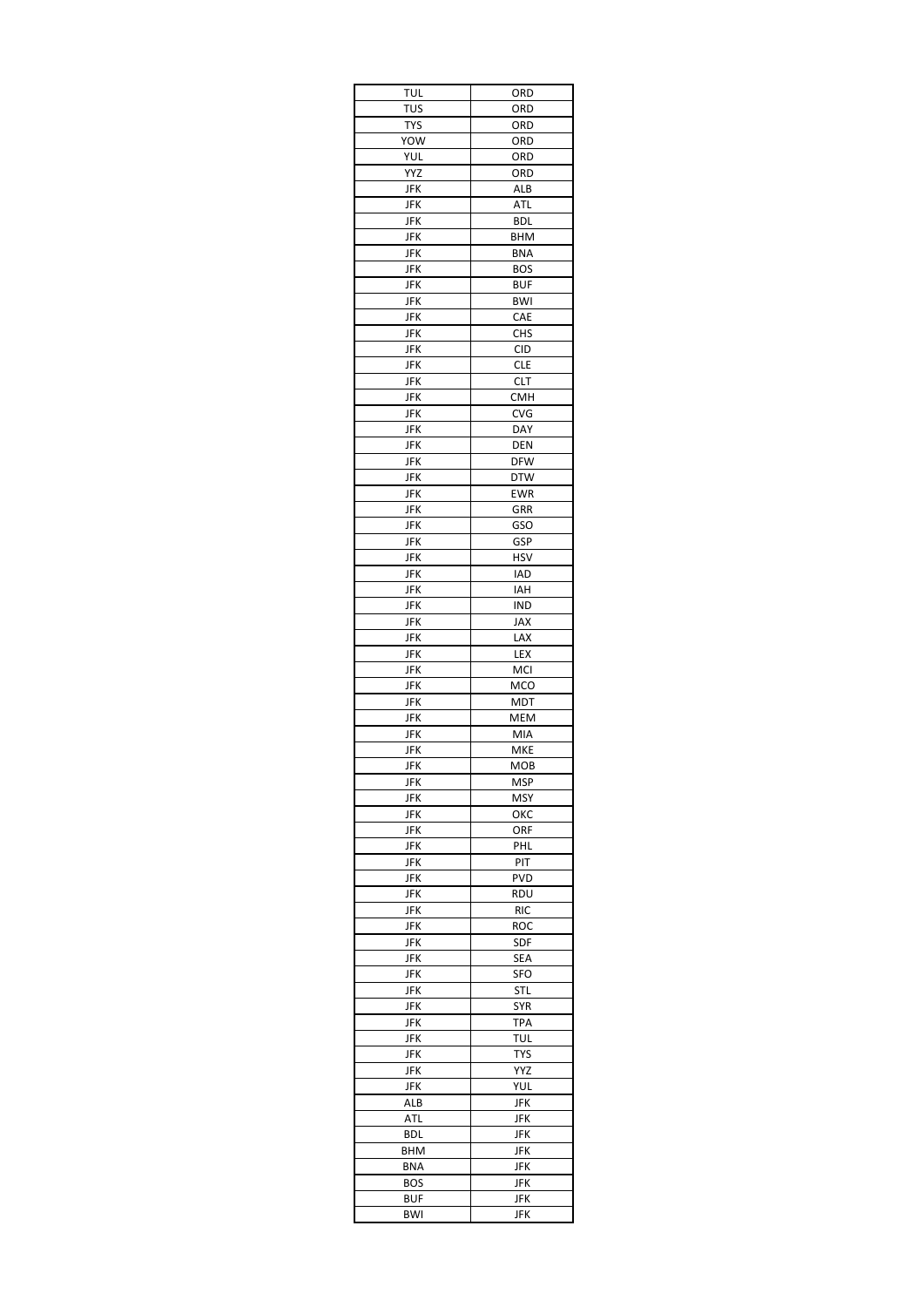| CAE        | JFK        |
|------------|------------|
| <b>CHS</b> | JFK        |
| <b>CID</b> | JFK        |
| CLE        | JFK        |
| <b>CLT</b> | JFK        |
| СМН        | JFK        |
| <b>CVG</b> | JFK        |
| DAY        | JFK        |
| <b>DFW</b> | JFK        |
| <b>DTW</b> | JFK        |
| EWR        | JFK        |
| GRR        | <b>JFK</b> |
| GSO        | JFK        |
| GSP        | JFK        |
| HSV        | JFK        |
| IAD        | JFK        |
| IAH        | JFK        |
| IND        | JFK        |
| <b>JAX</b> | JFK        |
| LAX        | JFK        |
| LEX        | JFK        |
| MCI        | JFK        |
| <b>MCO</b> | JFK        |
| MDT        | JFK        |
| <b>MEM</b> | JFK        |
| MIA        | JFK        |
| MKE        | JFK        |
| мов        | JFK        |
| MSP        | JFK        |
| <b>MSY</b> | JFK        |
| ОКС        | JFK        |
| ORF        | JFK        |
| PHL        | JFK        |
| PIT        |            |
|            | JFK        |
| <b>PVD</b> | JFK        |
| rdu        | JFK        |
| <b>RIC</b> | JFK        |
| roc        | JFK        |
| SDF        | JFK        |
| STL        | JFK        |
| SYR        | JFK        |
| <b>TPA</b> | JFK        |
| TUL        | JFK        |
| TYS        | <b>JFK</b> |
| YYZ        | JFK        |
| YUL        | <b>JFK</b> |
| IAD        | ATL        |
| IAD        | BDL        |
| IAD        | BHM        |
| IAD        | <b>BOS</b> |
| IAD        | <b>BUF</b> |
| IAD        | <b>BWI</b> |
| IAD        | <b>CHS</b> |
| IAD        | <b>CLE</b> |
| IAD        | <b>CLT</b> |
| <b>IAD</b> | СМН        |
| IAD        | <b>CVG</b> |
| IAD        | DAY        |
| IAD        | <b>DFW</b> |
| IAD        | <b>DTW</b> |
| IAD        | EWR        |
| IAD        | GSO        |
| <b>IAD</b> | GSP        |
| IAD        | IAH        |
| IAD        | IND        |
| IAD        | JAX        |
| IAD        | MCO        |
| IAD        | MDT        |
| IAD        | MIA        |
| IAD        | MKE        |
| IAD        | MSP        |
|            |            |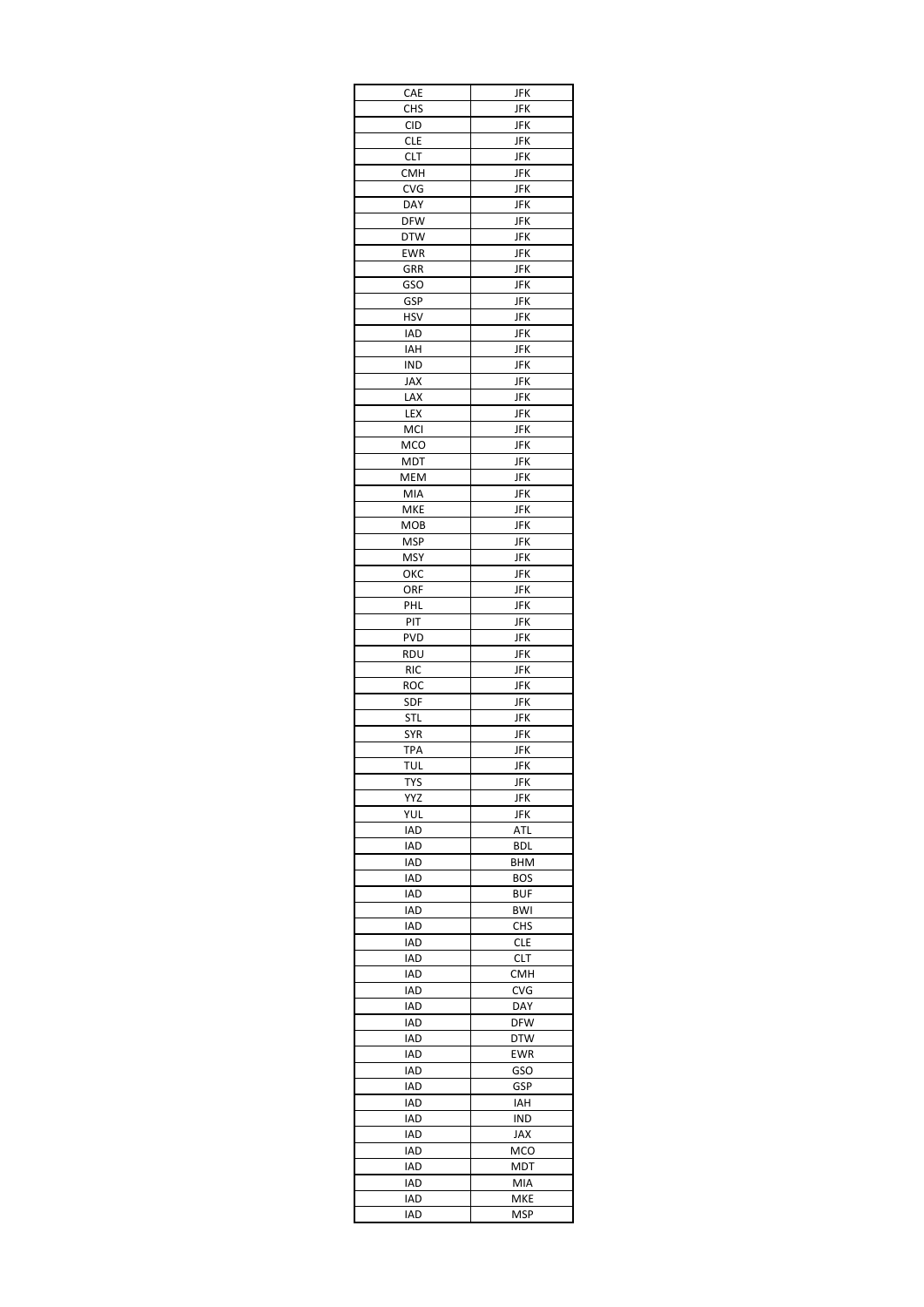| IAD        | ORF        |
|------------|------------|
| IAD        | PHL        |
| IAD        | PIT        |
| IAD        | RDU        |
| IAD        | <b>RIC</b> |
| IAD        | ROC        |
| IAD        | SYR        |
| IAD        | TPA        |
| IAD        | <b>TYS</b> |
| IAD        | <b>YYZ</b> |
| IAD        | YUL        |
| ATL        | IAD        |
| BDL        | <b>IAD</b> |
| BHM        | IAD        |
| BOS        | IAD        |
| BUF        | IAD        |
| BWI        | IAD        |
| CHS        | IAD        |
| <b>CLE</b> | IAD        |
| CLT        | IAD        |
| CMH        | IAD        |
| CVG        | IAD        |
| DAY        | <b>IAD</b> |
| <b>DTW</b> | IAD        |
| EWR        | IAD        |
| GSO        | IAD        |
| GSP        | <b>IAD</b> |
| IND        | IAD        |
| JAX        | IAD        |
| <b>MCO</b> | IAD        |
| MDT        | IAD        |
| MIA        | IAD        |
| MKE        | IAD        |
| MSP        | IAD        |
| orf        | IAD        |
| <b>PHL</b> | IAD        |
| PIT        | IAD        |
| rdu        | <b>IAD</b> |
| <b>RIC</b> | IAD        |
| roc        | IAD        |
| SYR        | IAD        |
| TPA        | <b>IAD</b> |
| TYS        | IAD        |
| YYZ        | <b>IAD</b> |
| YUL        | IAD        |
| LAX        | ABQ        |
| LAX        | AUS        |
| LAX        | <b>BOI</b> |
| LAX        | <b>CRP</b> |
| LAX        | DEN        |
| LAX        | <b>DFW</b> |
| LAX        | ELP        |
| lax        | IAH        |
| LAX        | LRD        |
| LAX        | LAS        |
| LAX        | MFE        |
| LAX        | MIA        |
| LAX        | MSY        |
| LAX        | PDX        |
| LAX        | PHX        |
| LAX        | SAN        |
| lax<br>LAX | SAT        |
|            | SEA        |
| lax        | <b>SFO</b> |
| LAX        | <b>SLC</b> |
| lax        | SMF        |
| LAX        | TUS        |
| LAX        | <b>YVR</b> |
| ABQ        | LAX        |
| AUS        | LAX        |
| BOI        | LAX        |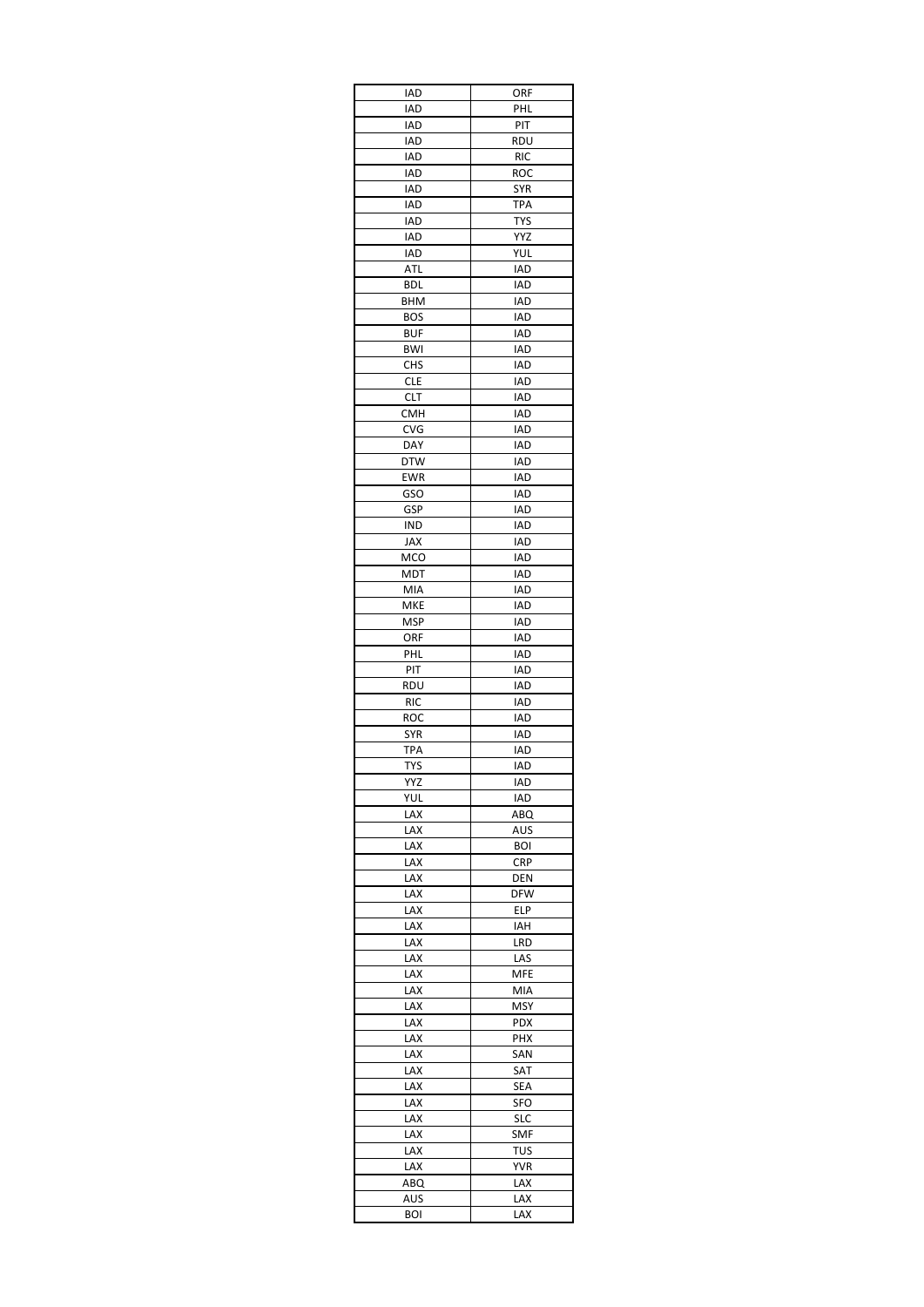| <b>CRP</b>        | LAX               |
|-------------------|-------------------|
| DEN               | LAX               |
| <b>DFW</b>        | LAX               |
| ELP               | LAX               |
| IAH               | LAX               |
| LRD               | LAX               |
| LAS               | lax               |
| MFE               | LAX               |
| MIA<br><b>MSY</b> | LAX<br>LAX        |
| PDX               | LAX               |
| PHX               | LAX               |
| SAN               | LAX               |
| SAT               | LAX               |
| SEA               | LAX               |
| SFO               | LAX               |
| <b>SLC</b>        | LAX               |
| SMF               | LAX               |
| TUS               | LAX               |
| <b>YVR</b>        | LAX               |
| ATL               | ABE               |
| ATL               | ABQ               |
| ATL               | ALB               |
| <b>ATL</b>        | AUS               |
| ATL               | <b>BDL</b>        |
| ATL               | BHM               |
| ATL               | BNA               |
| ATL<br>ATL        | <b>BOS</b><br>BRL |
|                   |                   |
| ATL<br>ATL        | BTR<br><b>BUF</b> |
| ATL               | BWI               |
| ATL               | CAE               |
| ATL               | <b>CHS</b>        |
| ATL               | <b>CID</b>        |
| ATL               | CLE               |
| ATL               | CLT               |
| ATL               | <b>CMH</b>        |
| ATL               | <b>CRP</b>        |
| ATL               | CVG               |
| ATL               | DAY               |
| ATL               | DEN               |
| ATL               | DFW               |
| ATL               | <b>DSM</b>        |
| ATL               | <b>DTW</b>        |
| ATL               | ELP               |
| ATL               | EVV               |
| ATL               | EWR               |
| ATL               | <b>FWA</b>        |
| ATL               | GRR               |
| ATL<br>ATL        | GSO<br>GSP        |
| ATL               | <b>HSV</b>        |
| ATL               | IAH               |
| ATL               | IND               |
| ATL               | <b>JAX</b>        |
| ATL               | LAS               |
| ATL               | LAX               |
| ATL               | LFT               |
| ATL               | LIT               |
| ATL               | LRD               |
| ATL               | <b>MBS</b>        |
| ATL               | MCI               |
| ATL               | MCO               |
| ATL               | MDT               |
| ATL               | MEM               |
| ATL               | MFE               |
| <b>ATL</b>        | MGM               |
| ATL               | MIA               |
| ATL               | MKE               |
| ATL               | MLI               |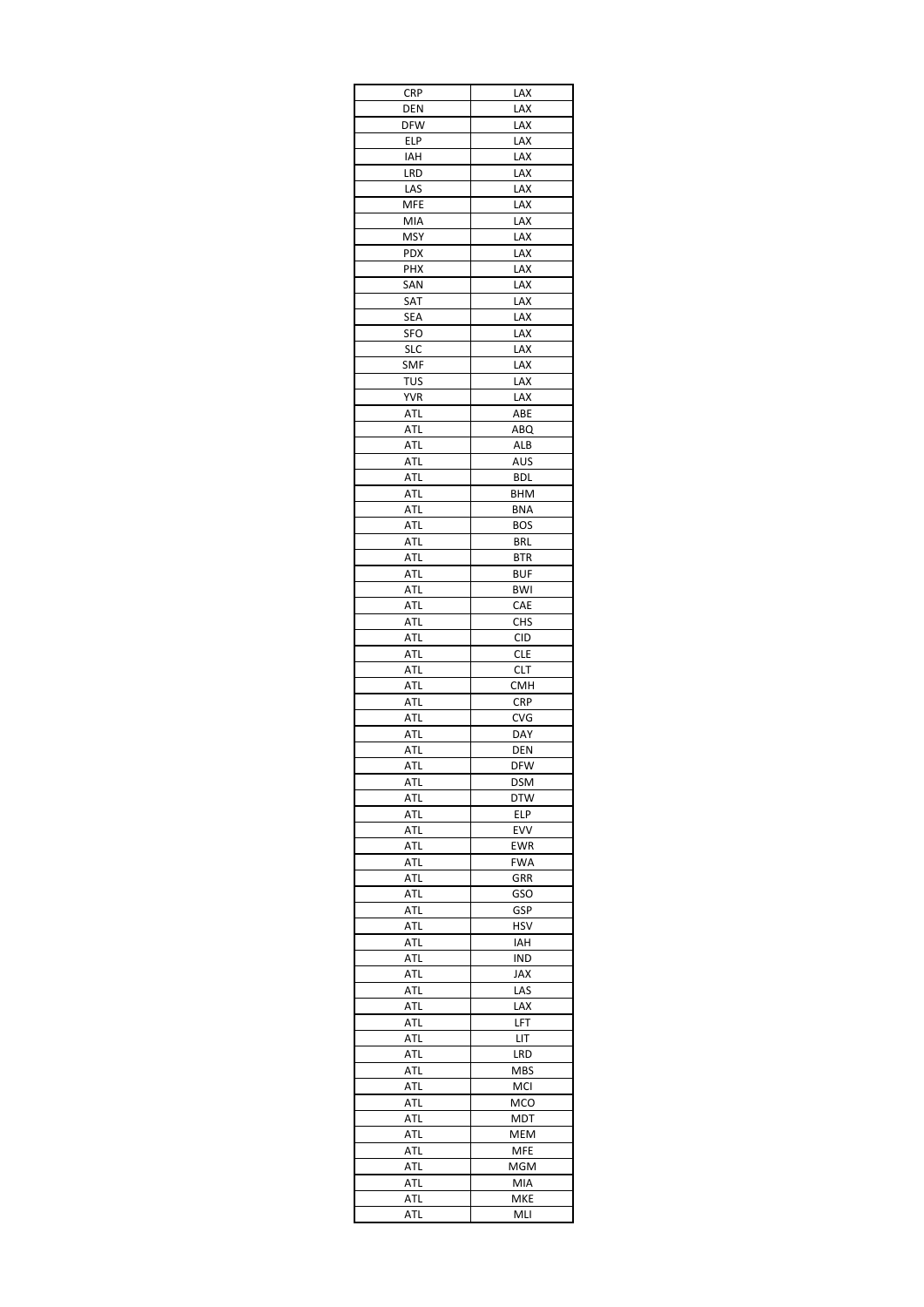| ATL                      | MOB               |
|--------------------------|-------------------|
| ATL                      | MSP               |
| ATL                      | <b>MSY</b>        |
| ATL                      | ОКС               |
| ATL                      | OMA               |
| ATL                      | ORF               |
| ATL                      | <b>PDX</b>        |
| ATL                      | PHL<br>PHX        |
| ATL<br>ATL               | PIT               |
| ATL                      | PNS               |
| ATL                      | rdu               |
| ATL                      | <b>RIC</b>        |
| ATL                      | ROC               |
| ATL                      | SAN               |
| ATL                      | SAT               |
| ATL                      | SBN               |
| ATL                      | SDF               |
| ATL                      | SEA               |
| ATL                      | <b>SFO</b>        |
| ATL                      | SHV               |
| ATL                      | <b>SLC</b>        |
| ATL                      | <b>SMF</b>        |
| ATL                      | <b>STL</b>        |
| ATL                      | SWF               |
| ATL                      | <b>SYR</b>        |
| ATL                      | <b>TOL</b>        |
| <b>ATL</b><br>ATL        | TPA<br>TRI        |
|                          |                   |
| ATL<br>ATL               | TUL<br><b>TUS</b> |
| ATL                      | TVC               |
| ATL                      | <b>TYS</b>        |
| ATL                      | <b>YUL</b>        |
| ATL                      | YYZ               |
| ABE                      | ATL               |
| ABQ                      | ATL               |
| ALB                      | ATL               |
| AUS                      | ATL               |
| BDL                      | ATL               |
| BHM                      | ATL               |
| <b>BNA</b>               | ATL               |
| <b>BOS</b>               | ATL               |
| <b>BRL</b>               | ATL               |
| BTR                      | ATL               |
| <b>BUF</b>               | ATL               |
| BWI                      | <b>ATL</b>        |
| CAE                      | ATL               |
| <b>CHS</b>               | <b>ATL</b>        |
| <b>CID</b>               | ATL               |
| <b>CLE</b>               | ATL               |
| <b>CLT</b><br><b>CMH</b> | ATL<br>ATL        |
| <b>CRP</b>               | ATL               |
| CVG                      | ATL               |
| DAY                      | ATL               |
| DEN                      | ATL               |
| DFW                      | ATL               |
| DSM                      | ATL               |
| DTW                      | ATL               |
| ELP                      | ATL               |
| <b>EVV</b>               | ATL               |
| EWR                      | <b>ATL</b>        |
| <b>FWA</b>               | <b>ATL</b>        |
| GRR                      | ATL               |
| GSO                      | ATL               |
| GSP                      | ATL               |
| HSV                      | ATL               |
| IAH                      | ATL               |
| IND                      | ATL               |
| <b>JAX</b>               | ATL               |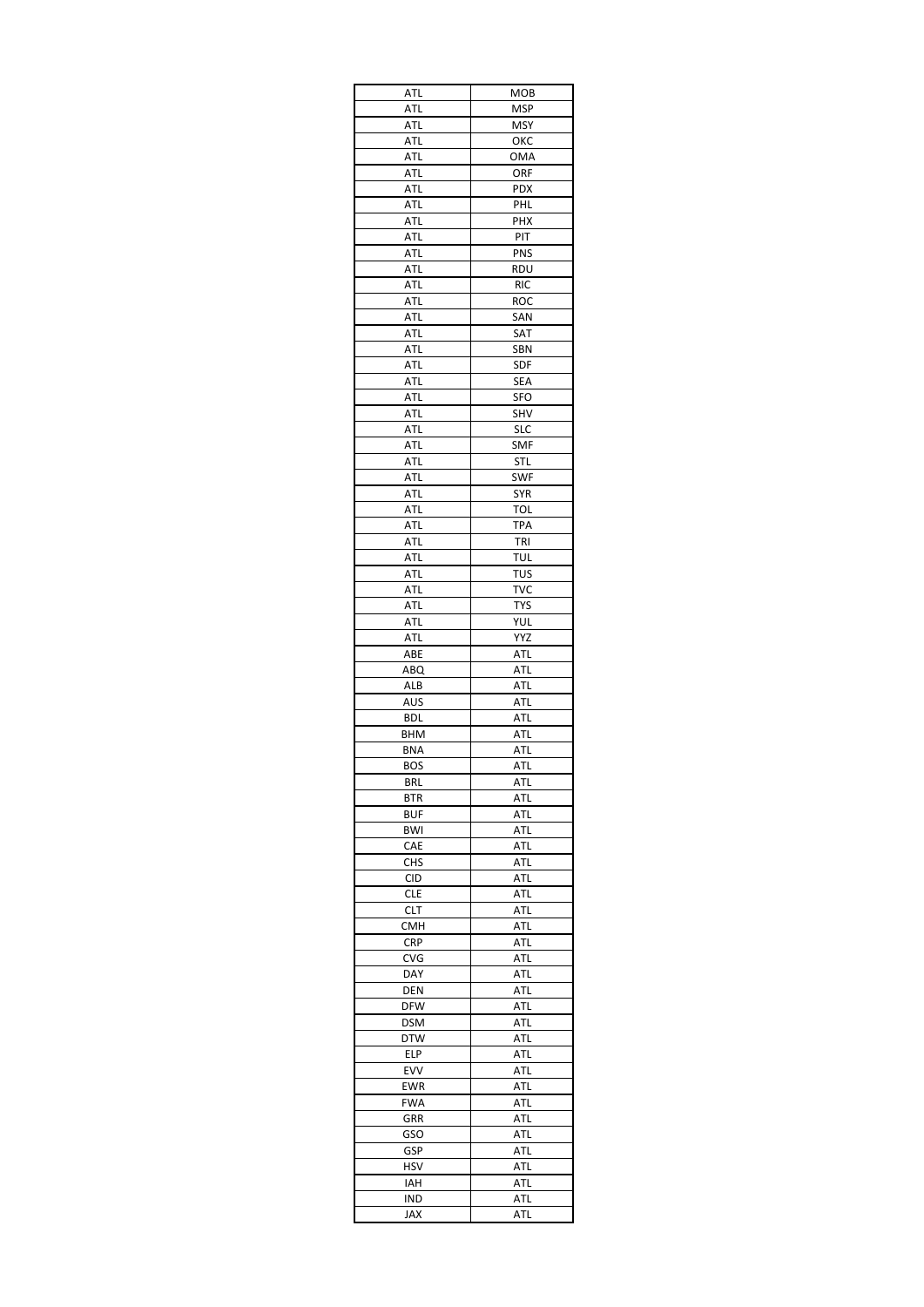| LAS        | ATL        |
|------------|------------|
| LAX        | <b>ATL</b> |
| LFT        | ATL        |
| LIT        | ATL        |
| LRD        | <b>ATL</b> |
| <b>MBS</b> | ATL        |
| MCI        | ATL        |
| MCO        | ATL        |
| <b>MDT</b> | ATL        |
| MEM        | ATL        |
| MFE        | ATL        |
| <b>MGM</b> | ATL        |
| MIA        | ATL        |
| MKE        | ATL        |
| MLI        | ATL        |
| <b>MOB</b> | ATL        |
| MSP        | ATL        |
| MSY        | ATL        |
| ОКС        | ATL        |
| OMA        | ATL        |
| ORF        | ATL        |
| PDX        | ATL        |
| PHL        | ATL        |
| PHX        | ATL        |
| PIT        | ATL        |
| PNS        | ATL        |
| rdu        | ATL        |
| <b>RIC</b> | ATL        |
| roc        | ATL        |
| SAN        | ATL        |
| SAT        | ATL        |
| SBN        | ATL        |
| SDF        | ATL        |
| <b>SEA</b> | ATL        |
| <b>SFO</b> | ATL        |
| SHV        | ATL        |
| <b>SLC</b> | ATL        |
| SMF        | ATL        |
| STL        | ATL        |
| SWF        | ATL        |
| <b>SYR</b> | ATL        |
| TOL        | <b>ATL</b> |
| TPA        | ATL        |
| tri        | <b>ATL</b> |
| TUL        | ATL        |
| TUS        | ATL        |
| TVC        | ATL        |
| TYS        | ATL        |
| YUL        | ATL        |
| YYZ        | ATL        |
| BOS        | ABE        |
| <b>BOS</b> | ABQ        |
| <b>BOS</b> | ALB        |
| BOS        | AUS        |
| <b>BOS</b> | BDL        |
| BOS        | BHM        |
| <b>BOS</b> | <b>BNA</b> |
| <b>BOS</b> | <b>BRL</b> |
| <b>BOS</b> | BTR        |
| <b>BOS</b> | BUF        |
| <b>BOS</b> | BWI        |
| <b>BOS</b> | CAE        |
| <b>BOS</b> | <b>CHS</b> |
| BOS        | CID        |
| <b>BOS</b> | <b>CLE</b> |
| <b>BOS</b> | CLT        |
| <b>BOS</b> | <b>CMH</b> |
| <b>BOS</b> | <b>CRP</b> |
| <b>BOS</b> | CVG        |
| <b>BOS</b> | DAY        |
|            | DEN        |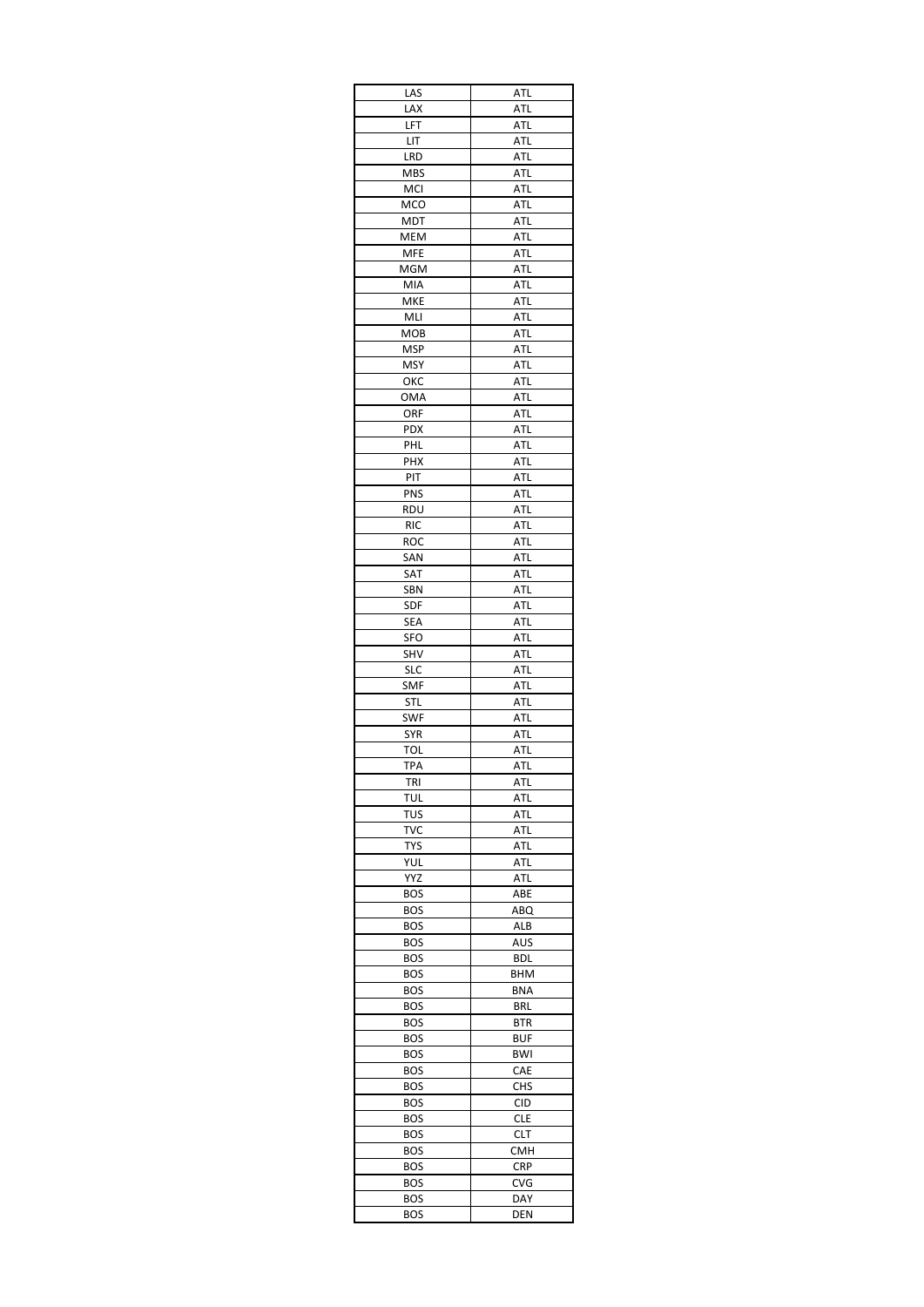| <b>BOS</b>        | <b>DFW</b>        |
|-------------------|-------------------|
| BOS               | <b>DSM</b>        |
| <b>BOS</b>        | <b>DTW</b>        |
| BOS               | ELP               |
| <b>BOS</b>        | EVV               |
| <b>BOS</b>        | <b>EWR</b>        |
| <b>BOS</b><br>BOS | <b>FWA</b><br>GRR |
| <b>BOS</b>        | <b>GSO</b>        |
| <b>BOS</b>        | GSP               |
| BOS               | HSV               |
| <b>BOS</b>        | IAH               |
| BOS               | IND               |
| <b>BOS</b>        | JAX               |
| <b>BOS</b>        | LAS               |
| <b>BOS</b>        | LAX               |
| <b>BOS</b>        | LFT               |
| <b>BOS</b>        | LIT               |
| BOS               | LRD               |
| BOS               | <b>MBS</b>        |
| <b>BOS</b>        | MCI               |
| BOS<br><b>BOS</b> | MCO               |
| <b>BOS</b>        | MDT<br><b>MEM</b> |
| <b>BOS</b>        | <b>MFE</b>        |
| <b>BOS</b>        | MGM               |
| <b>BOS</b>        | MIA               |
| <b>BOS</b>        | <b>MKE</b>        |
| BOS               | MLI               |
| BOS               | <b>MOB</b>        |
| <b>BOS</b>        | <b>MSP</b>        |
| <b>BOS</b>        | <b>MSY</b>        |
| BOS               | ОКС               |
| <b>BOS</b>        | <b>OMA</b>        |
| <b>BOS</b>        | ORD               |
| BOS               | orf               |
| BOS               | <b>PDX</b>        |
| <b>BOS</b>        | PHL               |
| <b>BOS</b>        | PHX               |
| BOS<br><b>BOS</b> | PIT<br>PNS        |
| <b>BOS</b>        | RDU               |
| BOS               | <b>RIC</b>        |
| <b>BOS</b>        | ROC               |
| BOS               | SAN               |
| BOS               | SAT               |
| BOS               | SBN               |
| <b>BOS</b>        | SDF               |
| BOS               | SEA               |
| BOS               | SFO               |
| BOS               | SHV               |
| <b>BOS</b>        | SLC               |
| BOS               | <b>SMF</b>        |
| BOS               | STL               |
| BOS               | SWF               |
| BOS               | <b>SYR</b>        |
| <b>BOS</b>        | <b>TOL</b>        |
| BOS<br><b>BOS</b> | <b>TPA</b><br>tri |
| BOS               | TUL               |
| BOS               | TUS               |
| BOS               | TVC               |
| BOS               | <b>TYS</b>        |
| BOS               | YUL               |
| <b>BOS</b>        | YYZ               |
| ABE               | <b>BOS</b>        |
| ABQ               | <b>BOS</b>        |
| ALB               | <b>BOS</b>        |
| AUS               | <b>BOS</b>        |
| BDL               | <b>BOS</b>        |
| BHM               | BOS               |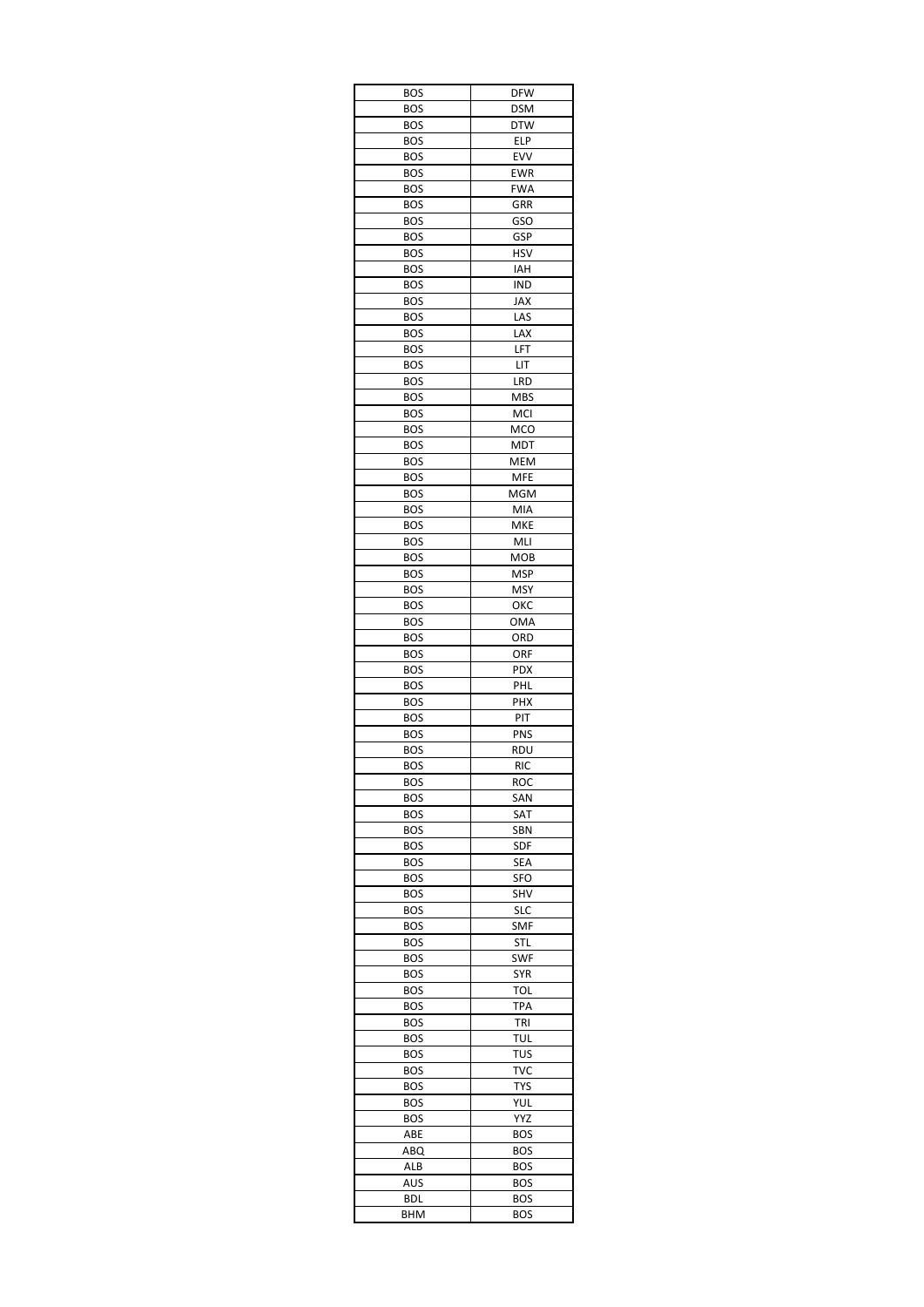| BNA               | <b>BOS</b>               |
|-------------------|--------------------------|
| BRL               | <b>BOS</b>               |
| BTR               | <b>BOS</b>               |
| BUF               | <b>BOS</b>               |
| BWI               | <b>BOS</b>               |
| CAE               | <b>BOS</b>               |
| <b>CHS</b>        | <b>BOS</b>               |
| CID               | <b>BOS</b>               |
| <b>CLE</b>        | <b>BOS</b>               |
| CLT               | <b>BOS</b>               |
| CMH               | <b>BOS</b>               |
| <b>CRP</b>        | <b>BOS</b>               |
| <b>CVG</b>        | <b>BOS</b>               |
| DAY               | <b>BOS</b>               |
| DEN<br><b>DFW</b> | <b>BOS</b>               |
|                   | <b>BOS</b><br><b>BOS</b> |
| <b>DSM</b>        |                          |
| <b>DTW</b><br>ELP | <b>BOS</b><br><b>BOS</b> |
| EVV               | <b>BOS</b>               |
| EWR               | <b>BOS</b>               |
| <b>FWA</b>        |                          |
| GRR               | <b>BOS</b><br><b>BOS</b> |
| GSO               | <b>BOS</b>               |
| GSP               | <b>BOS</b>               |
| HSV               | <b>BOS</b>               |
| IAH               | <b>BOS</b>               |
| IND               | <b>BOS</b>               |
| JAX               | <b>BOS</b>               |
| LAS               | <b>BOS</b>               |
| LAX               | <b>BOS</b>               |
| LFT               | <b>BOS</b>               |
| LIT               | <b>BOS</b>               |
| LRD               | <b>BOS</b>               |
| MBS               | <b>BOS</b>               |
| MCI               | <b>BOS</b>               |
| MCO               | <b>BOS</b>               |
| MDT               | <b>BOS</b>               |
| <b>MEM</b>        | <b>BOS</b>               |
| <b>MFE</b>        | <b>BOS</b>               |
| MGM               | <b>BOS</b>               |
| MIA               | <b>BOS</b>               |
| MKE               | BOS                      |
| MLI               | <b>BOS</b>               |
| мов               | <b>BOS</b>               |
| MSP               | <b>BOS</b>               |
| MSY               | BOS                      |
| ОКС               | <b>BOS</b>               |
| OMA               | <b>BOS</b>               |
| orf               | <b>BOS</b>               |
| <b>PDX</b>        | <b>BOS</b>               |
| PHL               | <b>BOS</b>               |
| PHX               | <b>BOS</b>               |
| PIT               | BOS                      |
| <b>PNS</b>        | <b>BOS</b>               |
| rdu               | <b>BOS</b>               |
| <b>RIC</b>        | <b>BOS</b>               |
| roc               | <b>BOS</b>               |
| SAN               | <b>BOS</b>               |
| SAT               | <b>BOS</b>               |
| SBN               | BOS                      |
| SDF               | <b>BOS</b>               |
| SEA               | <b>BOS</b>               |
| SFO               | BOS                      |
| SHV               | <b>BOS</b>               |
| SLC               | <b>BOS</b>               |
| SMF               | <b>BOS</b>               |
| <b>STL</b>        | BOS                      |
| SWF               | BOS                      |
| <b>SYR</b>        | <b>BOS</b>               |
| TOL               | <b>BOS</b>               |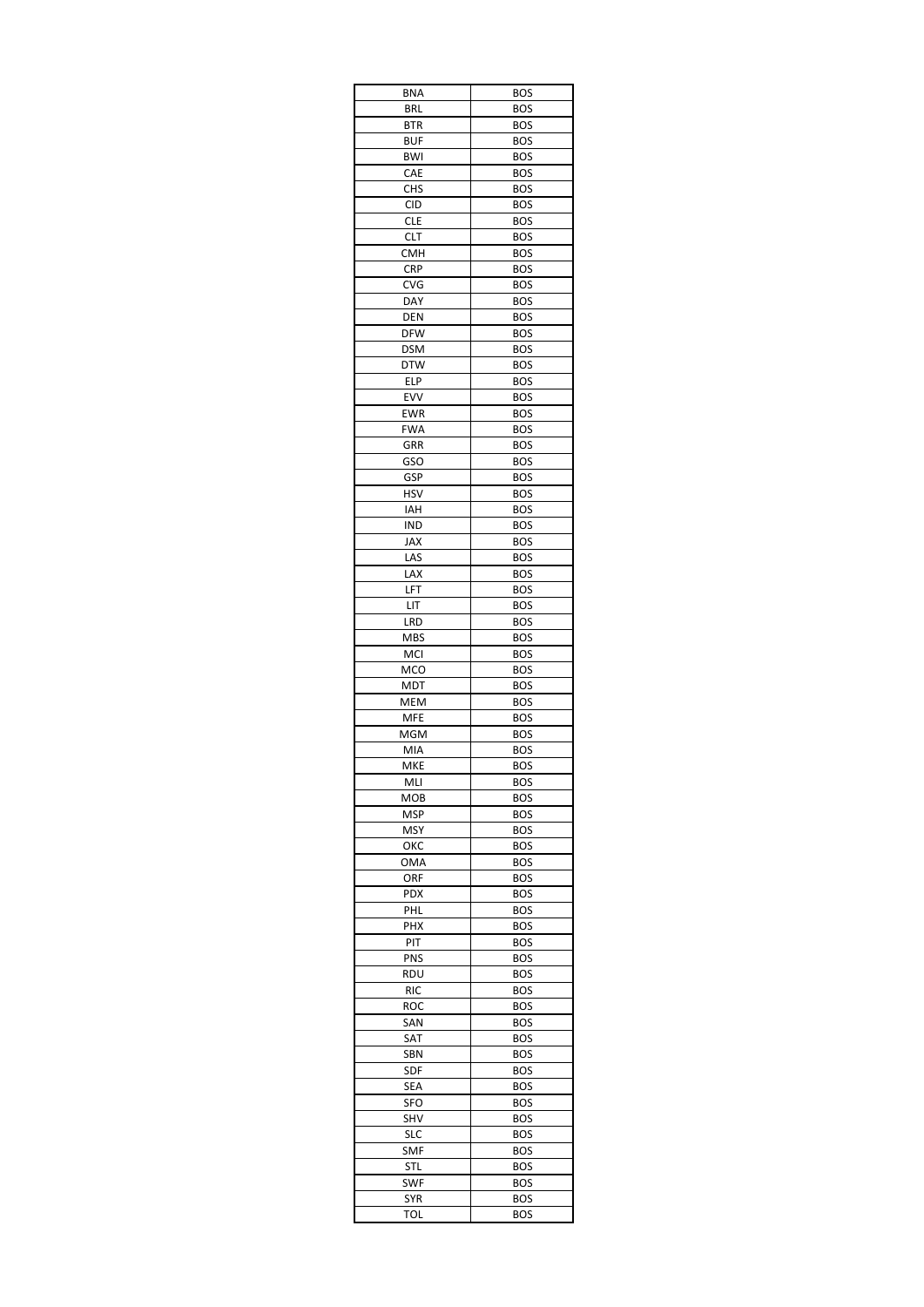| TPA               | <b>BOS</b> |
|-------------------|------------|
| TRI               | <b>BOS</b> |
| tul               | BOS        |
| TUS               | BOS        |
| TVC               | <b>BOS</b> |
| <b>TYS</b>        | <b>BOS</b> |
| YUL               | <b>BOS</b> |
| YYZ               | <b>BOS</b> |
| IAD               | ABE        |
| IAD               | ABQ        |
| IAD               | ALB        |
| IAD               | AUS        |
| IAD               | <b>BNA</b> |
| IAD               | <b>BRL</b> |
| IAD<br>IAD        | BTR<br>CAE |
| IAD               | <b>CID</b> |
| IAD               | CRP        |
| IAD               | DEN        |
| IAD               | <b>DSM</b> |
| IAD               | ELP        |
| IAD               | EVV        |
| <b>IAD</b>        | FWA        |
| IAD               | GRR        |
| IAD               | HSV        |
| IAD               | LAS        |
| IAD               | LAX        |
| <b>IAD</b>        | LFT        |
| IAD               | LIT        |
| IAD               | LRD        |
| IAD               | MBS        |
| IAD               | MCI        |
| IAD               | MEM        |
| IAD               | MFE        |
| IAD               | MGM        |
| IAD               | MLI        |
| IAD               | <b>MOB</b> |
| IAD               | <b>MSY</b> |
| IAD               | ОКС        |
| IAD               | OMA        |
| IAD               | <b>PDX</b> |
| IAD               | PHX        |
| IAD               | PNS        |
| IAD               | SAN        |
| IAD               | SAT        |
| IAD               | SBN        |
| IAD               | <b>SDF</b> |
| IAD               | SEA        |
| IAD               | SFO        |
| IAD               | SHV        |
| IAD               | <b>SLC</b> |
| IAD               | <b>SMF</b> |
| IAD               | STL        |
| IAD               | <b>SWF</b> |
| IAD               | TOL        |
| IAD               | <b>TRI</b> |
| IAD               | TUL        |
| IAD               | TUS        |
| IAD               | TVC        |
| ABE               | IAD        |
| ABQ               | IAD        |
| ALB               | IAD        |
| AUS               | IAD        |
| BNA               | IAD        |
| BRL               | IAD        |
| BTR               | IAD        |
| CAE               | IAD        |
| CID               | IAD        |
| CRP               |            |
|                   | IAD        |
| DEN<br><b>DFW</b> | IAD<br>IAD |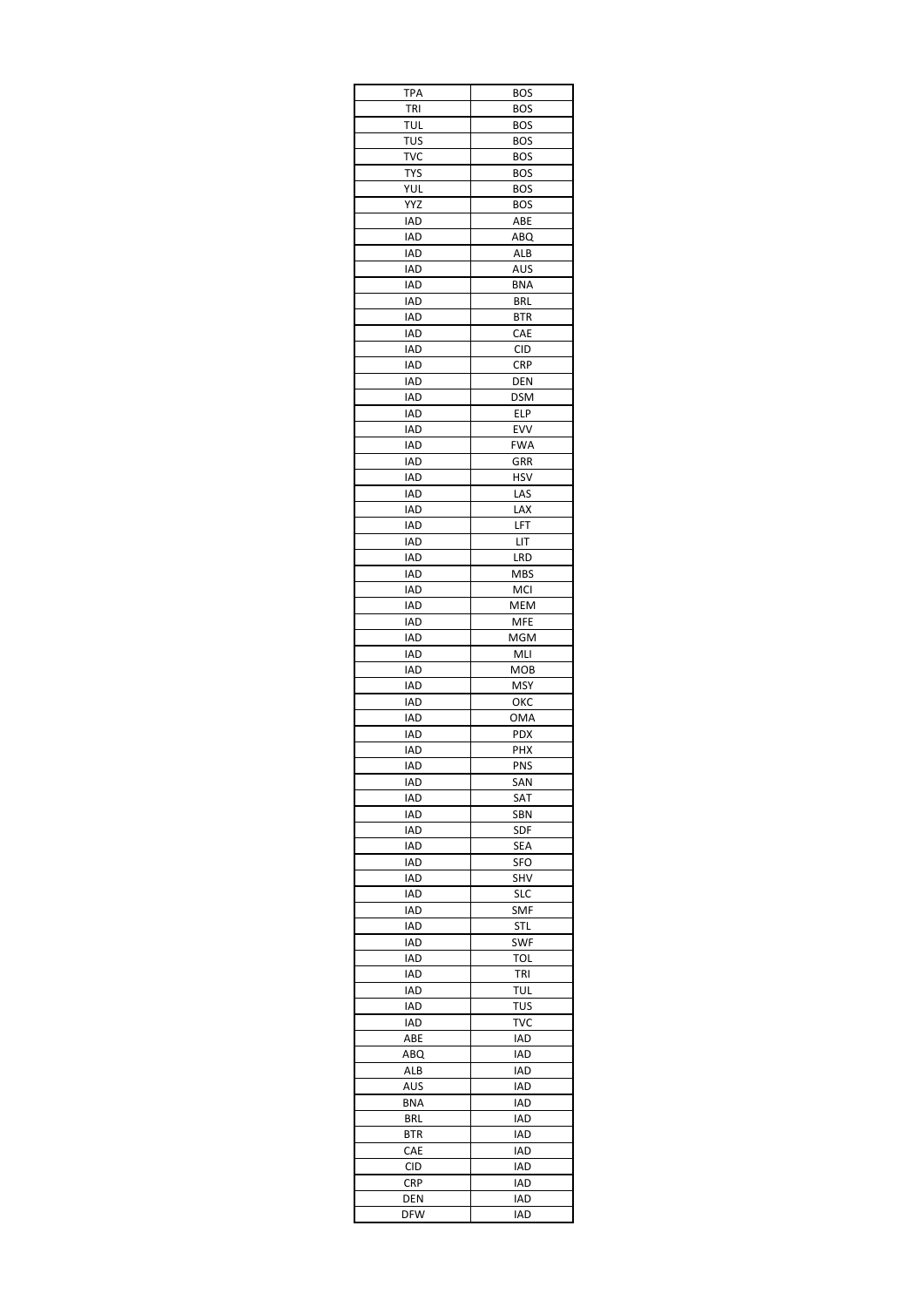| <b>DSM</b> | IAD               |
|------------|-------------------|
| ELP        | IAD               |
| EVV        | IAD               |
| <b>FWA</b> | IAD               |
| GRR        | IAD               |
| <b>HSV</b> | IAD               |
| IAH        | IAD               |
| LAS        | IAD               |
| LAX        | IAD               |
| LFT        | IAD               |
| LIT        | IAD               |
| LRD        | IAD               |
| MBS        | <b>IAD</b>        |
| MCI        | <b>IAD</b>        |
| MEM        | IAD               |
| MFE        | IAD               |
| MGM        | IAD               |
| MLI        | IAD               |
| мов        | IAD               |
| MSY        | IAD               |
| ОКС        | IAD               |
| OMA        | IAD               |
| PDX        | IAD               |
| PHX        | IAD               |
| PNS        |                   |
| SAN        | IAD<br>IAD        |
|            |                   |
| SAT        | IAD               |
| SBN        | IAD               |
| <b>SDF</b> | IAD               |
| SEA        | IAD               |
| SFO        | IAD               |
| SHV        | IAD               |
| SLC        | IAD               |
| SMF        | IAD               |
| STL        | IAD               |
| SWF        | $\overline{AD}$   |
| TOL        | IAD               |
| TRI        | <b>IAD</b>        |
| TUL        | IAD               |
| TUS        | <b>IAD</b>        |
| TVC        | IAD               |
| IAH        | ABE               |
| IAH        | ABQ               |
| IAH        | ALB               |
| IAH        | AUS               |
| IAH        | BDL               |
| IAH        | BHM               |
| IAH        | <b>BNA</b>        |
| IAH        | <b>BRL</b>        |
| IAH        | BTR               |
| IAH        | <b>BUF</b>        |
| IAH        | BWI               |
| IAH        | CAE               |
| IAH        | CHS               |
| IAH        | <b>CID</b>        |
| IAH        | <b>CLE</b>        |
| IAH        | CLT               |
| IAH        | <b>CMH</b>        |
| IAH        | <b>CRP</b>        |
| IAH        | CVG               |
| IAH        | DAY               |
| IAH        |                   |
|            | DEN<br><b>DFW</b> |
| IAH        |                   |
| IAH        | DSM               |
| IAH        | <b>DTW</b>        |
| IAH        | ELP               |
| IAH        | EVV               |
| IAH        | EWR               |
| IAH        | <b>FWA</b>        |
| IAH        | GDL               |
| IAH        | GRR               |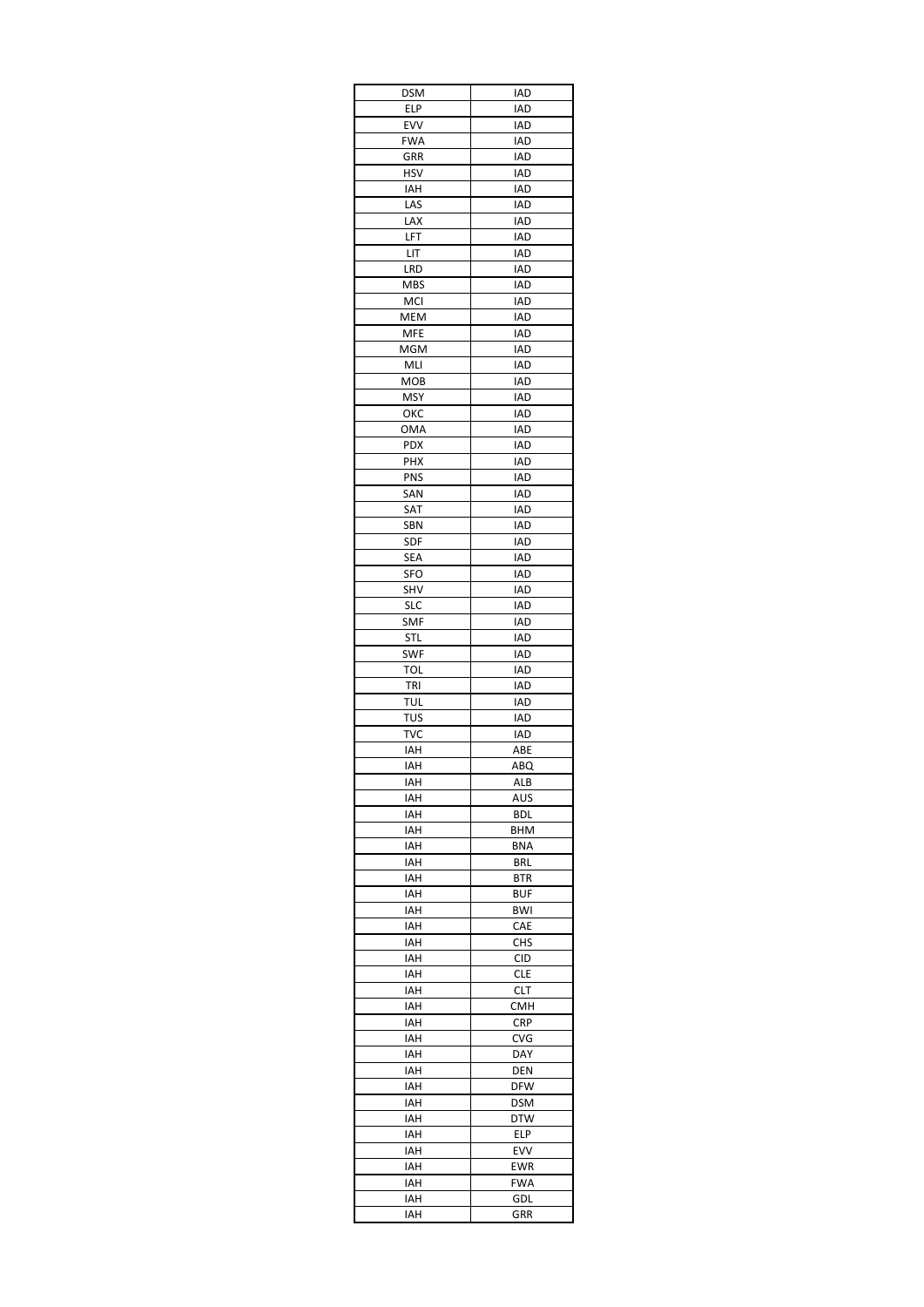| IAH        | GSO               |
|------------|-------------------|
| IAH        | GSP               |
| IAH        | <b>HSV</b>        |
| IAH        | IND               |
| IAH        | JAX               |
| IAH        | LAS               |
| IAH        | LFT               |
| IAH        | LIT               |
| IAH        | LRD               |
| IAH        | <b>MBS</b>        |
| IAH        | MCI               |
| IAH        | MCO               |
| IAH        | <b>MDT</b>        |
| IAH        | MEM               |
| IAH        | <b>MEX</b>        |
| IAH        | <b>MFE</b>        |
| IAH        | MGM               |
| IAH        | MIA               |
| IAH        | MKE               |
| IAH        | MLI               |
| IAH        | MOB               |
| IAH        | MSP               |
| IAH        | <b>MSY</b>        |
| IAH        | MTY               |
| IAH        | ОКС               |
| IAH        | OMA               |
| IAH        | ORF               |
| IAH<br>IAH | <b>PDX</b><br>PHL |
|            |                   |
| IAH        | PHX               |
| IAH        | PIT               |
| IAH        | PNS               |
| IAH        | rdu               |
| IAH        | <b>RIC</b>        |
| IAH        | ROC               |
| IAH        | SAN               |
| IAH        | SAT               |
| IAH        | SBN               |
| IAH        | SDF               |
| IAH        | SEA               |
| IAH        | SFO<br>SHV        |
| IAH        |                   |
| IAH<br>IAH | <b>SLC</b><br>SMF |
|            |                   |
| IAH        | STL<br><b>SWF</b> |
| IAH<br>IAH | SYR               |
| IAH        | TOL               |
| IAH        | TPA               |
| IAH        | TRI               |
| IAH        | TUL               |
| IAH        | TUS               |
| IAH        | <b>TVC</b>        |
| IAH        | <b>TYS</b>        |
| IAH        | YUL               |
| IAH        | YYZ               |
| ABE        | IAH               |
| ABQ        | IAH               |
| ALB        | IAH               |
| AUS        | IAH               |
| BDL        | IAH               |
| BHM        | IAH               |
| <b>BNA</b> | IAH               |
| BRL        | IAH               |
| BTR        | IAH               |
| BUF        | IAH               |
| <b>BWI</b> | IAH               |
| CAE        | IAH               |
| <b>CHS</b> | IAH               |
| CID        | IAH               |
| <b>CLE</b> | IAH               |
|            |                   |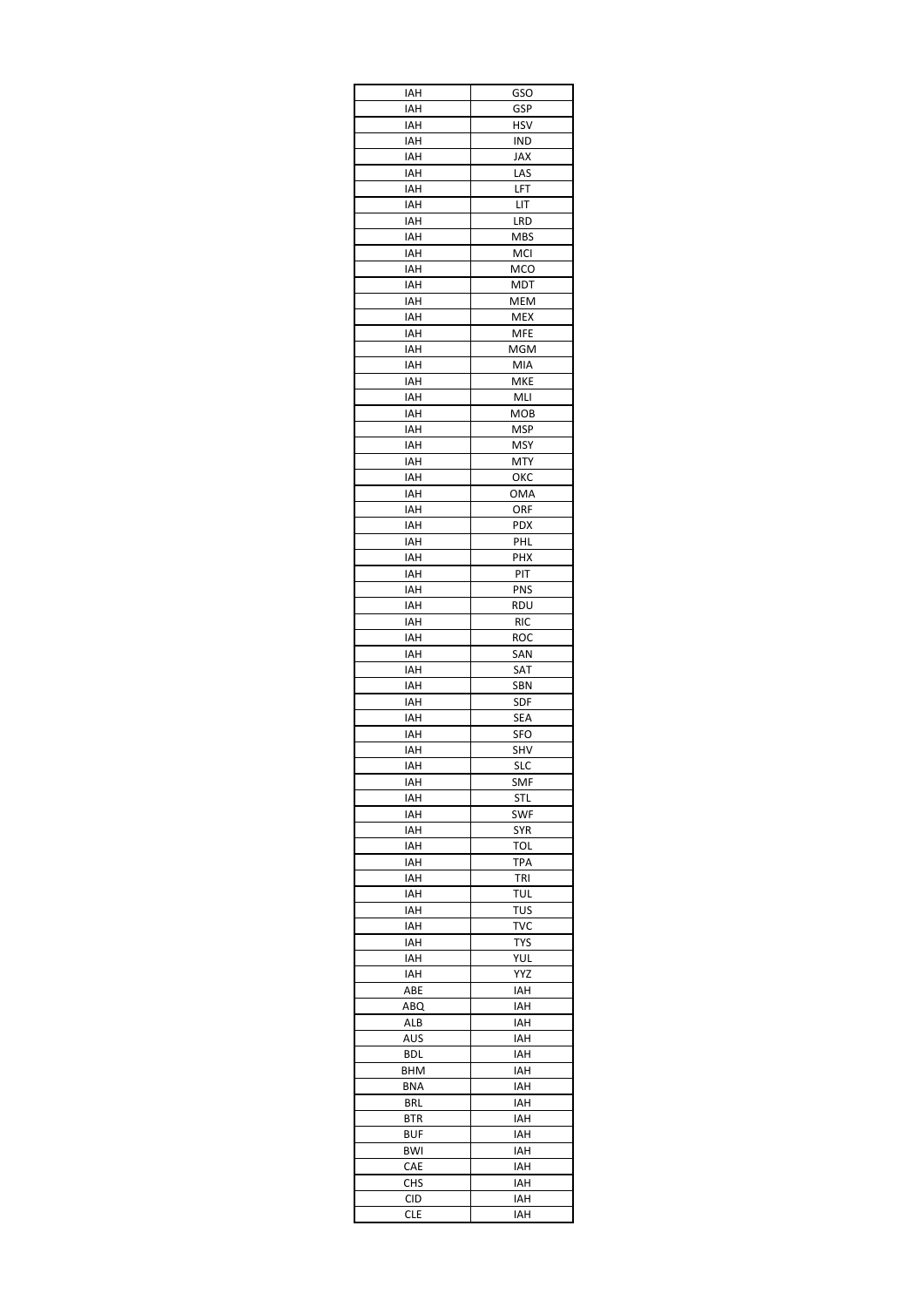| <b>CLT</b> | IAH        |
|------------|------------|
| CMH        | IAH        |
| <b>CRP</b> | IAH        |
| CVG        | IAH        |
| DAY        | IAH        |
| DEN        | IAH        |
| <b>DFW</b> | IAH        |
| <b>DSM</b> | IAH        |
| <b>DTW</b> | IAH        |
| ELP        | IAH        |
| EVV        | IAH        |
| EWR        | IAH        |
| <b>FWA</b> | IAH        |
| GRR<br>GSO | IAH<br>IAH |
| GSP        | IAH        |
| HSV        | IAH        |
| IND        | IAH        |
| JAX        | IAH        |
| LAS        | IAH        |
| LFT        | IAH        |
| LIT        | IAH        |
| LRD        | IAH        |
| <b>MBS</b> | IAH        |
| <b>MCI</b> | IAH        |
| <b>MCO</b> | IAH        |
| MDT        | IAH        |
| MEM        | IAH        |
| MFE        | IAH        |
| MGM        | IAH        |
| MIA        | IAH        |
| MKE        | IAH        |
| MLI        | IAH        |
| <b>MOB</b> | IAH        |
| <b>MSP</b> | IAH        |
| MSY        | IAH        |
| ОКС        | IAH        |
| OMA        | IAH        |
| ORF        | IAH        |
| <b>PDX</b> | IAH        |
| PHL        | IAH        |
| PHX        | IAH        |
| PIT        | IAH        |
| PNS        | IAH        |
| RDU        | IAH        |
| <b>RIC</b> | IAH        |
| roc        | IAH        |
| SAN        | IAH        |
| SAT        | IAH        |
| SBN        | IAH        |
| SDF        | IAH        |
| SEA        | IAH        |
| SFO        | IAH        |
| SHV        | IAH        |
| <b>SLC</b> | IAH        |
| <b>SMF</b> | IAH        |
| STL        | IAH        |
| SWF        | IAH        |
| SYR        | IAH        |
| TOL        | IAH        |
| <b>TPA</b> | IAH        |
| tri        | IAH        |
| TUL        | IAH        |
| TUS        | IAH        |
| TVC        | IAH        |
| <b>TYS</b> | IAH        |
| YUL        | IAH        |
| YYZ        | IAH        |
| JFK        | ABE        |
| JFK        | ABQ        |
| JFK        | AUS        |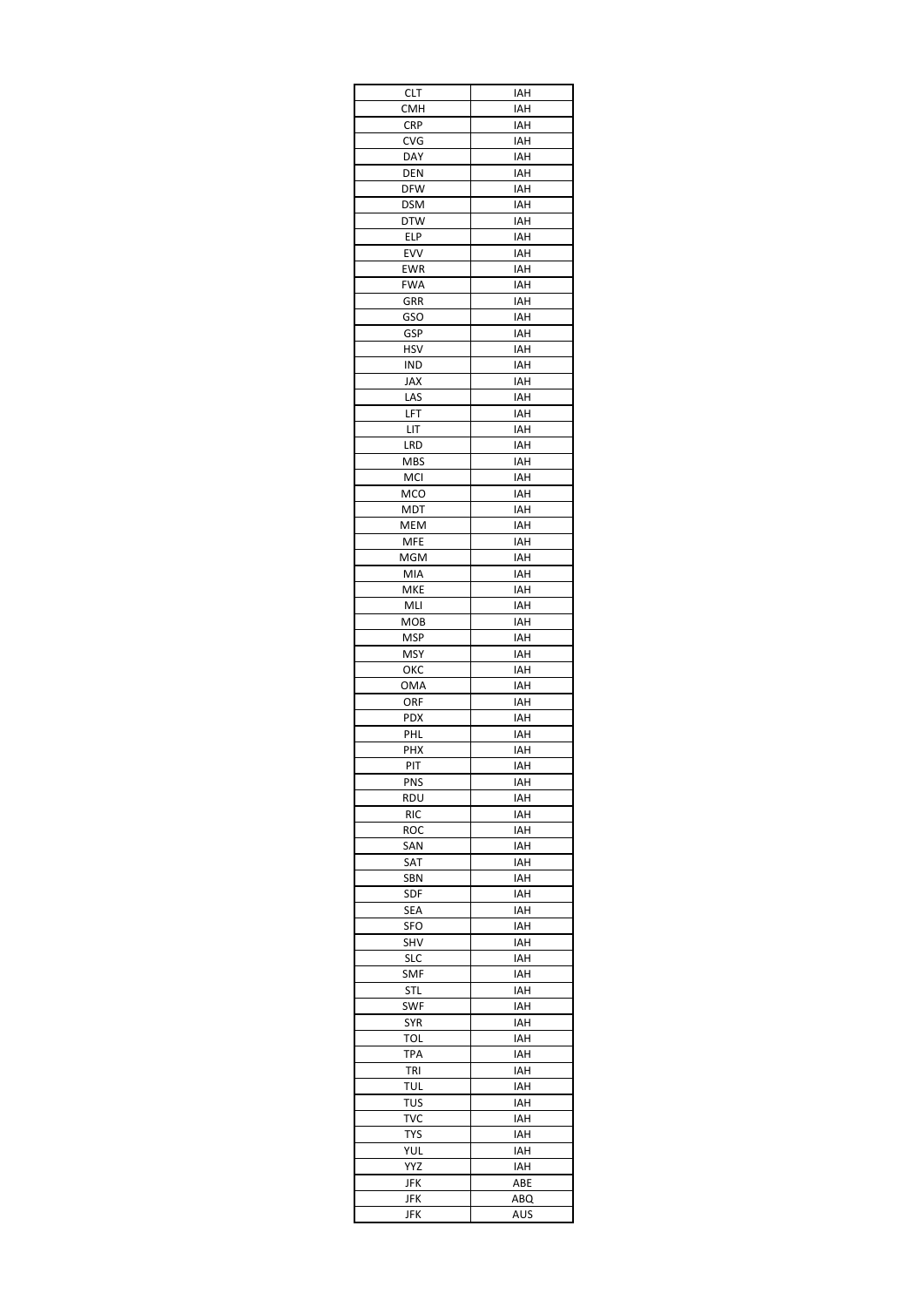| JFK        | <b>BRL</b>        |
|------------|-------------------|
| JFK        | <b>BTR</b>        |
| JFK        | <b>CRP</b>        |
| JFK        | DSM               |
| JFK        | ELP               |
| JFK        | EVV               |
| JFK        | <b>FWA</b>        |
| JFK        | LAS               |
| JFK        | LFT<br>LIT        |
| JFK        |                   |
| JFK<br>JFK | LRD<br><b>MBS</b> |
| JFK        | MFE               |
| JFK        | MGM               |
| JFK        | MLI               |
| JFK        | <b>OMA</b>        |
| JFK        | <b>PDX</b>        |
| JFK        | PHX               |
| JFK        | PNS               |
| JFK        | SAN               |
| <b>JFK</b> | SAT               |
| JFK        | SBN               |
| JFK        | SHV               |
| JFK        | <b>SLC</b>        |
| JFK        | SMF               |
| JFK        | SWF               |
| <b>JFK</b> | <b>TOL</b>        |
| <b>JFK</b> | TRI               |
| JFK        | TUS               |
| JFK        | TVC               |
| ABE        | <b>JFK</b>        |
| ABQ<br>AUS | JFK               |
| BRL        | JFK<br>JFK        |
| <b>BTR</b> | JFK               |
| CRP        | JFK               |
| DEN        | JFK               |
| <b>DSM</b> | JFK               |
| ELP        | JFK               |
| EVV        | JFK               |
| <b>FWA</b> | JFK               |
| LAS        | JFK               |
| LFT        | JFK               |
| LIT        | <b>JFK</b>        |
| LRD        | JFK               |
| MBS        | JFK               |
| MFE        | JFK               |
| MGM        | <b>JFK</b>        |
| MLI        | JFK               |
| OMA        | JFK               |
| <b>PDX</b> | JFK               |
| PHX        | JFK               |
| PNS        | JFK               |
| SAN        | JFK               |
| SAT        | JFK               |
| SBN        | JFK               |
| SEA<br>SFO | JFK<br>JFK        |
| SHV        | JFK               |
| <b>SLC</b> | JFK               |
| SMF        | JFK               |
| SWF        | JFK               |
| TOL        | JFK               |
| TRI        | <b>JFK</b>        |
| TUS        | JFK               |
| TVC        | JFK               |
| LAX        | ABE               |
| LAX        | ALB               |
| LAX        | BDL               |
| LAX        | BHM               |
| LAX        | <b>BNA</b>        |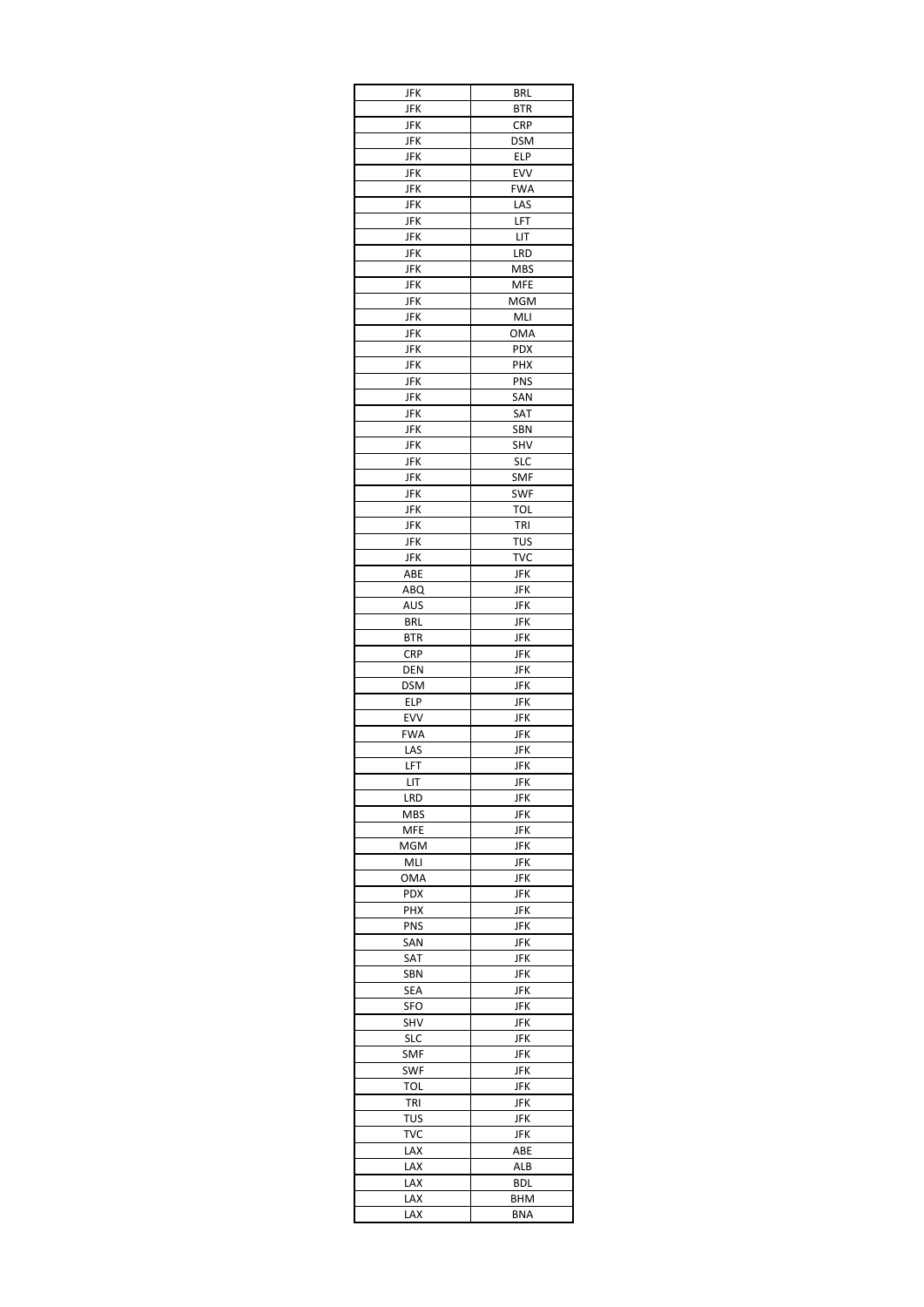| LAX        | <b>BRL</b> |
|------------|------------|
| .<br>Lax   | <b>BTR</b> |
| lax        | BUF        |
| LAX        | BWI        |
| LAX        | CAE        |
| LAX        | <b>CHS</b> |
| LAX        | <b>CID</b> |
| LAX        | <b>CLE</b> |
| LAX        | <b>CLT</b> |
| LAX        | <b>CMH</b> |
| LAX        | <b>CVG</b> |
| LAX        | DAY        |
| LAX        | <b>DSM</b> |
| LAX        | <b>DTW</b> |
| LAX        | EVV        |
| LAX        | <b>EWR</b> |
| LAX        | <b>FWA</b> |
| LAX<br>LAX | GDL<br>GRR |
|            |            |
| LAX        | GSO        |
| LAX<br>LAX | GSP<br>HSV |
| LAX        | <b>IND</b> |
| LAX        | JAX        |
| LAX        | LFT        |
| LAX        | LIT        |
| LAX        | <b>MBS</b> |
| LAX        | MCI        |
| LAX        | MCO        |
| LAX        | MDT        |
| LAX        | MEM        |
| LAX        | <b>MEX</b> |
| LAX        | MGM        |
| LAX        | <b>MKE</b> |
| LAX        | MLI        |
| LAX        | мов        |
| LAX        | MSP        |
| LAX        | ОКС        |
| LAX        | <b>OMA</b> |
| LAX        | ORF        |
| LAX        | PHL        |
| LAX        | PIT        |
| LAX        | PNS        |
| LAX        | <b>RDU</b> |
| LAX        | RIC        |
| lax        | ROC        |
| LAX        | SBN        |
| LAX        | SDF        |
| LAX        | SHV        |
| LAX        | STL        |
| LAX        | <b>SWF</b> |
| LAX        | SYR        |
| LAX        | TOL        |
| LAX        | TPA        |
| lax        | TRI        |
| LAX        | <b>TUL</b> |
| LAX        | TVC        |
| LAX        | <b>TYS</b> |
| LAX        | YUL        |
| LAX        | YYZ        |
| ABE        | LAX        |
| ALB        | LAX        |
| <b>BDL</b> | LAX        |
| BHM        | LAX        |
| <b>BNA</b> | LAX        |
| <b>BRL</b> | LAX        |
| BTR        | LAX        |
| BUF        | LAX        |
| BWI        | LAX        |
| CAE        | LAX        |
| CHS        | LAX        |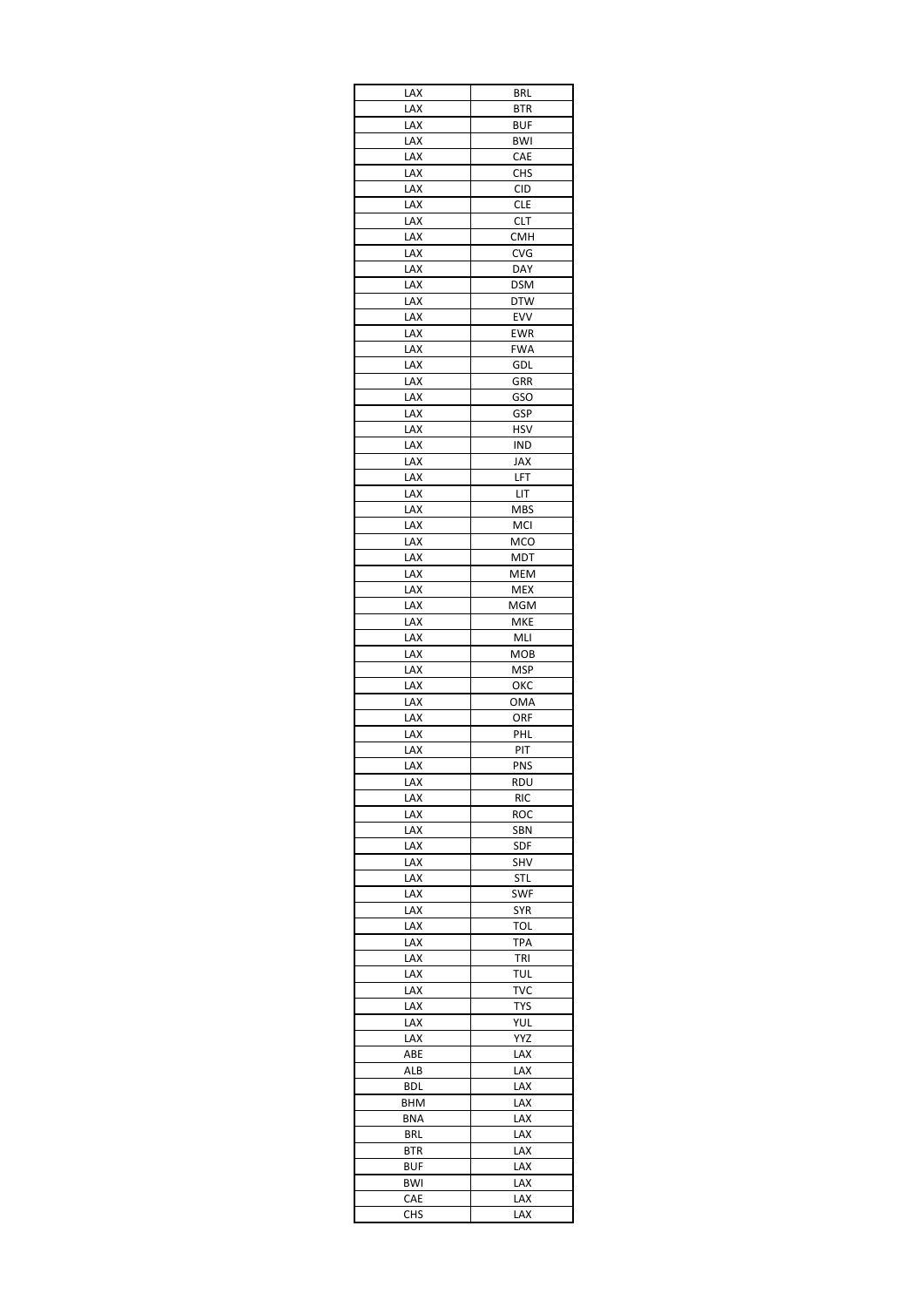| <b>CID</b> | LAX        |
|------------|------------|
| <b>CLE</b> | LAX        |
| <b>CLT</b> | LAX        |
| смн        | LAX        |
| CVG        | LAX        |
| DAY        | LAX        |
| <b>DSM</b> | LAX        |
| <b>DTW</b> | LAX        |
| EVV        | LAX        |
| EWR        | LAX        |
| <b>FWA</b> | LAX        |
| GRR        | LAX        |
| <b>GSO</b> | LAX        |
| GSP        | LAX        |
| HSV        | LAX        |
| IND        | LAX        |
| JAX        | LAX        |
| LFT        | LAX        |
| LIT        | LAX        |
| <b>MBS</b> | LAX        |
| MCI        | LAX        |
| MCO        | LAX        |
| <b>MDT</b> | LAX        |
| MEM        | LAX        |
| MGM        | LAX        |
| <b>MKE</b> | LAX        |
| MLI        | LAX        |
| MOB        | LAX        |
| MSP        | LAX        |
| ОКС        | LAX        |
| OMA        | LAX        |
| orf        | LAX        |
| PHL        | LAX        |
| PIT        | LAX        |
| PNS        | LAX        |
| RDU        | LAX        |
| <b>RIC</b> | LAX        |
| ROC        | LAX        |
| SBN        | LAX        |
| SDF        | LAX        |
| SHV        | LAX        |
| STL        | LAX        |
| SWF        | LAX        |
| SYR        | LAX        |
| <b>TOL</b> | LAX        |
| TPA        | LAX        |
| TRI        | LAX        |
| <b>TUL</b> | LAX        |
| <b>TVC</b> | LAX        |
| TYS        | LAX        |
| YUL        | LAX        |
| YYZ        | LAX        |
| MIA        | ABE        |
| MIA        | ABQ        |
| MIA        | ALB        |
| MIA        | AUS        |
| MIA        | BDL        |
| MIA        | BHM        |
| MIA        | <b>BNA</b> |
| MIA        | <b>BRL</b> |
| MIA        | BTR        |
| MIA        | <b>BUF</b> |
| MIA        | <b>BWI</b> |
| MIA        | CAE        |
| MIA        | <b>CHS</b> |
| MIA        | CID        |
| MIA        | <b>CLE</b> |
| MIA        | CLT        |
| MIA        | <b>CMH</b> |
| MIA        | <b>CRP</b> |
|            |            |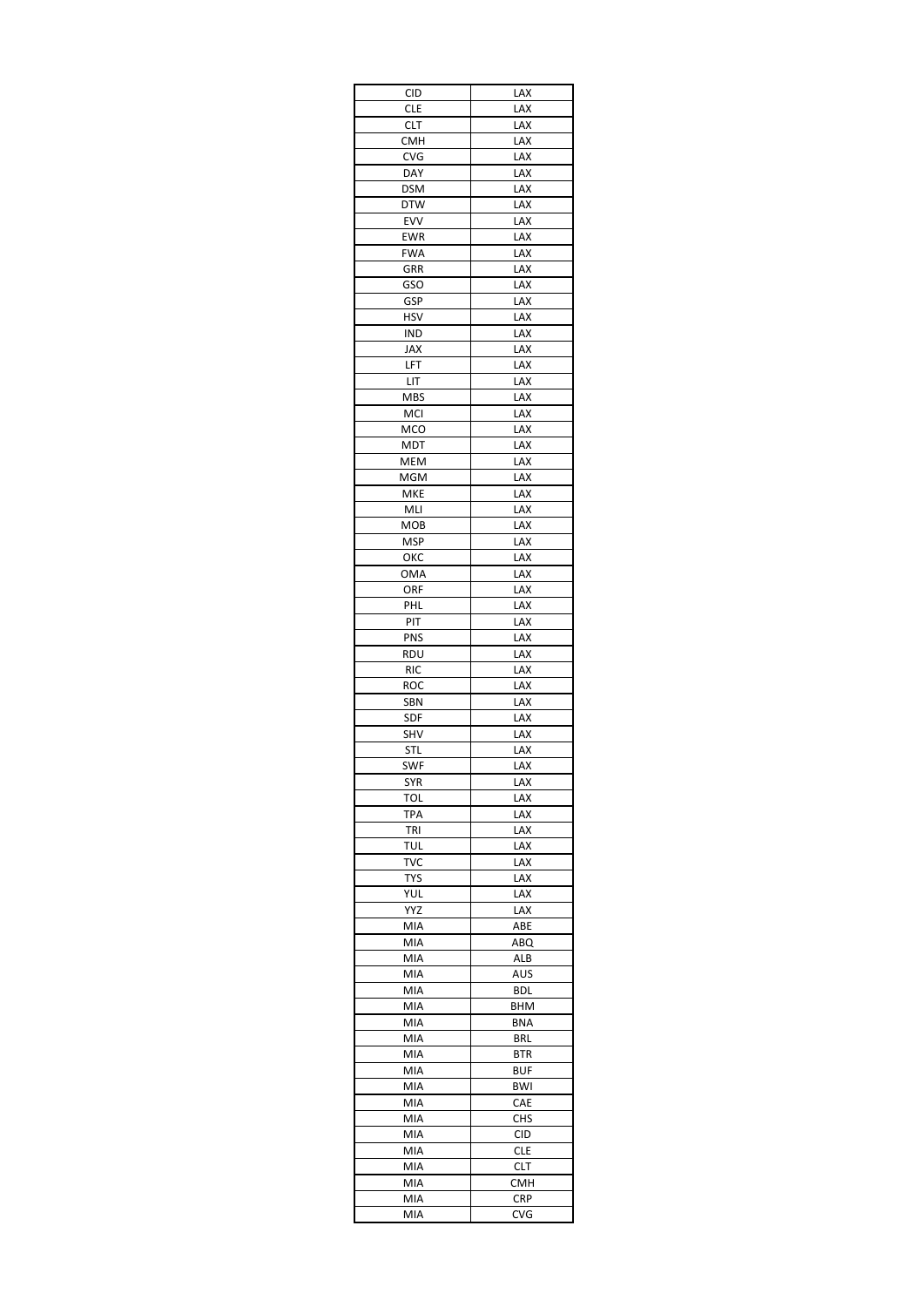| MIA        | DAY               |
|------------|-------------------|
| MIA        | <b>DEN</b>        |
| MIA        | <b>DFW</b>        |
| MIA        | <b>DSM</b>        |
| MIA        | DTW               |
| MIA        | <b>ELP</b>        |
| MIA        | EVV               |
| MIA        | <b>EWR</b>        |
| MIA        | <b>FWA</b><br>GRR |
| MIA<br>MIA | GSO               |
| MIA        | GSP               |
| MIA        | HSV               |
| MIA        | IND               |
| MIA        | JAX               |
| MIA        | LAS               |
| MIA        | LFT               |
| MIA        | LIT               |
| MIA        | LRD               |
| MIA        | <b>MBS</b>        |
| MIA        | MCI               |
| MIA        | MCO               |
| MIA        | MDT               |
| MIA        | MEM               |
| MIA        | <b>MFE</b>        |
| MIA        | MGM               |
| MIA        | <b>MKE</b>        |
| MIA<br>MIA | MLI<br>MOB        |
| MIA        | MSP               |
| MIA        | MSY               |
| MIA        | ОКС               |
| MIA        | OMA               |
| MIA        | orf               |
| MIA        | <b>PDX</b>        |
| MIA        | PHL               |
| MIA        | PHX               |
| MIA        | PIT               |
| MIA        | <b>PNS</b>        |
| MIA        | rdu               |
| MIA        | <b>RIC</b>        |
| MIA        | <b>ROC</b>        |
| MIA        | SAN               |
| MIA        | SAT               |
| MIA        | SBN               |
| MIA        | <b>SDF</b>        |
| MIA        | SEA               |
| MIA        | SFO               |
| MIA<br>MIA | SHV<br>SLC        |
| MIA        | SMF               |
| MIA        | <b>STL</b>        |
| MIA        | SWF               |
| MIA        | <b>SYR</b>        |
| MIA        | TOL               |
| MIA        | <b>TPA</b>        |
| MIA        | TRI               |
| MIA        | TUL               |
| MIA        | TUS               |
| MIA        | <b>TVC</b>        |
| MIA        | <b>TYS</b>        |
| MIA        | YUL               |
| MIA        | YYZ               |
| ABE        | MIA               |
| ABQ        | MIA               |
| ALB        | MIA               |
| AUS        | MIA               |
| BDL        | MIA               |
| BHM        | MIA               |
| BNA        | MIA               |
| BRL        | MIA               |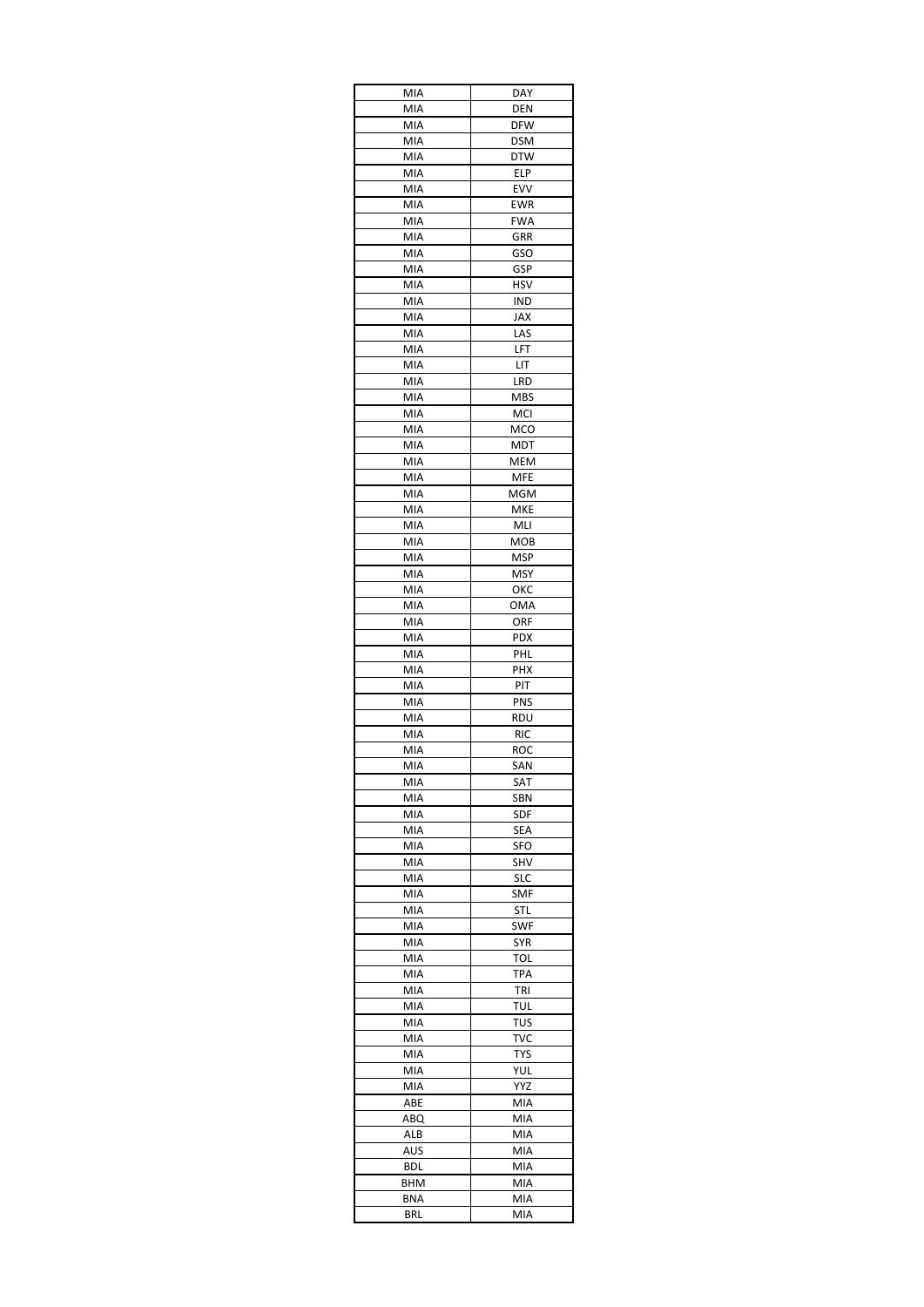| BTR               | MIA        |
|-------------------|------------|
| BUF               | MIA        |
| <b>BWI</b>        | MIA        |
| CAE               | MIA        |
| <b>CHS</b>        | MIA        |
| <b>CID</b>        | MIA        |
| <b>CLE</b>        | MIA        |
| <b>CLT</b>        | MIA        |
| СМН               | MIA        |
| <b>CRP</b>        | MIA        |
| CVG               | MIA        |
| DAY               | MIA        |
| <b>DEN</b>        | MIA        |
| <b>DFW</b>        | MIA        |
| <b>DSM</b>        | MIA        |
| <b>DTW</b>        | MIA        |
| ELP               | MIA        |
| EVV               | MIA        |
| EWR               | MIA        |
| FWA               | MIA        |
| GRR               | MIA        |
| GSO               | MIA        |
| GSP               | MIA        |
| HSV               | MIA        |
| IND               | MIA        |
| JAX               | MIA        |
| LAS               | MIA        |
| LFT               | MIA        |
| LIT               | MIA        |
| LRD               | MIA        |
| MBS               | MIA        |
| MCI               | MIA        |
| MCO               | MIA        |
| MDT               | MIA        |
| MEM               | MIA        |
| MFE               | MIA        |
| MGM               | MIA        |
| MKE               | MIA        |
| MLI               | MIA        |
| мов               | MIA        |
| MSP               | MIA        |
| MSY<br>ОКС        | MIA        |
|                   | MIA        |
| OMA               | MIA        |
| ORF               | MIA        |
| PDX               | MIA        |
| PHL<br>PHX        | MIA<br>MIA |
|                   | MIA        |
| PIT<br>PNS        | MIA        |
|                   | MIA        |
|                   |            |
| RDU               |            |
| <b>RIC</b>        | MIA        |
| ROC               | MIA        |
| SAN               | MIA        |
| SAT               | MIA        |
| SBN               | MIA        |
| SDF               | MIA        |
| SEA               | MIA        |
| SFO               | MIA        |
| SHV               | MIA        |
| <b>SLC</b>        | MIA        |
| SMF               | MIA        |
| STL               | MIA        |
| SWF               | MIA        |
| SYR               | MIA        |
| TOL               | MIA        |
| TPA               | MIA        |
| TRI               | MIA        |
| tul               | MIA        |
| TUS<br><b>TVC</b> | MIA<br>MIA |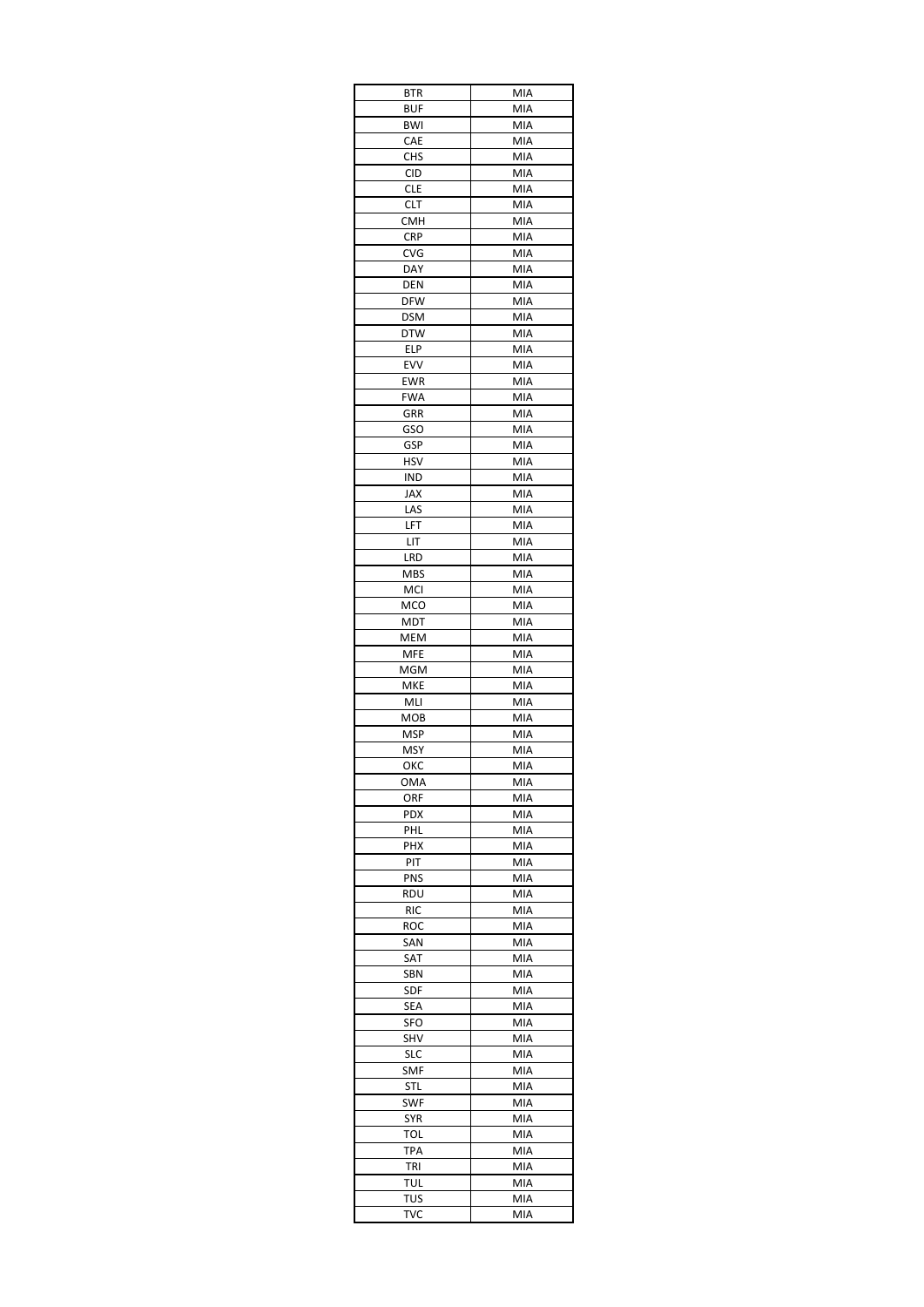| TYS        | MIA        |
|------------|------------|
| YUL        | MIA        |
| YYZ        | MIA        |
| ord        | ABE        |
| ORD        | ALB        |
| ORD        | <b>BRL</b> |
| ORD<br>ORD | BTR<br>CAE |
| ORD        | <b>CID</b> |
| ORD        | <b>CRP</b> |
| ORD        | EVV        |
| ORD        | <b>FWA</b> |
| ORD        | LFT        |
| ORD        | <b>MBS</b> |
| ORD        | MDT        |
| ORD        | MFE        |
| ORD        | MGM        |
| ORD        | MLI        |
| ORD        | ROC        |
| ORD        | SAN        |
| ORD        | SHV        |
| ORD        | <b>SMF</b> |
| ORD        | <b>SWF</b> |
| ORD        | TRI        |
| ORD<br>ABE | TVC<br>ORD |
| ALB        | ORD        |
| <b>BRL</b> | ORD        |
| BTR        | ORD        |
| CAE        | ORD        |
| <b>CID</b> | ORD        |
| <b>CRP</b> | ORD        |
| EVV        | ORD        |
| <b>FWA</b> | ORD        |
| LFT        | ORD        |
| MBS        | ORD        |
| MDT        | ORD        |
| MFE        | ORD        |
| MGM        | ORD        |
| MLI        | ORD        |
| ROC        | ORD        |
| SAN        | ORD        |
| SEA        | ORD        |
| SHV        | ORD        |
| SMF        | ORD        |
| <b>SWF</b> | ORD        |
| TRI        | ORD        |
| TVC        | ORD<br>ABE |
| SFO<br>SFO | ABQ        |
| SFO        | ALB        |
| SFO        | AUS        |
| SFO        | <b>BDL</b> |
| SFO        | BHM        |
| <b>SFO</b> | <b>BNA</b> |
| SFO        | <b>BRL</b> |
| SFO        | BTR        |
| SFO        | BUF        |
| SFO        | BWI        |
| SFO        | CAE        |
| SFO        | CHS        |
| SFO        | CID        |
| SFO        | <b>CLE</b> |
| SFO        | CLT        |
| SFO        | CMH        |
| SFO        | <b>CRP</b> |
| SFO        | CVG        |
| SFO        | DAY        |
| SFO        | DEN        |
| SFO        | <b>DFW</b> |
| SFO        | DSM        |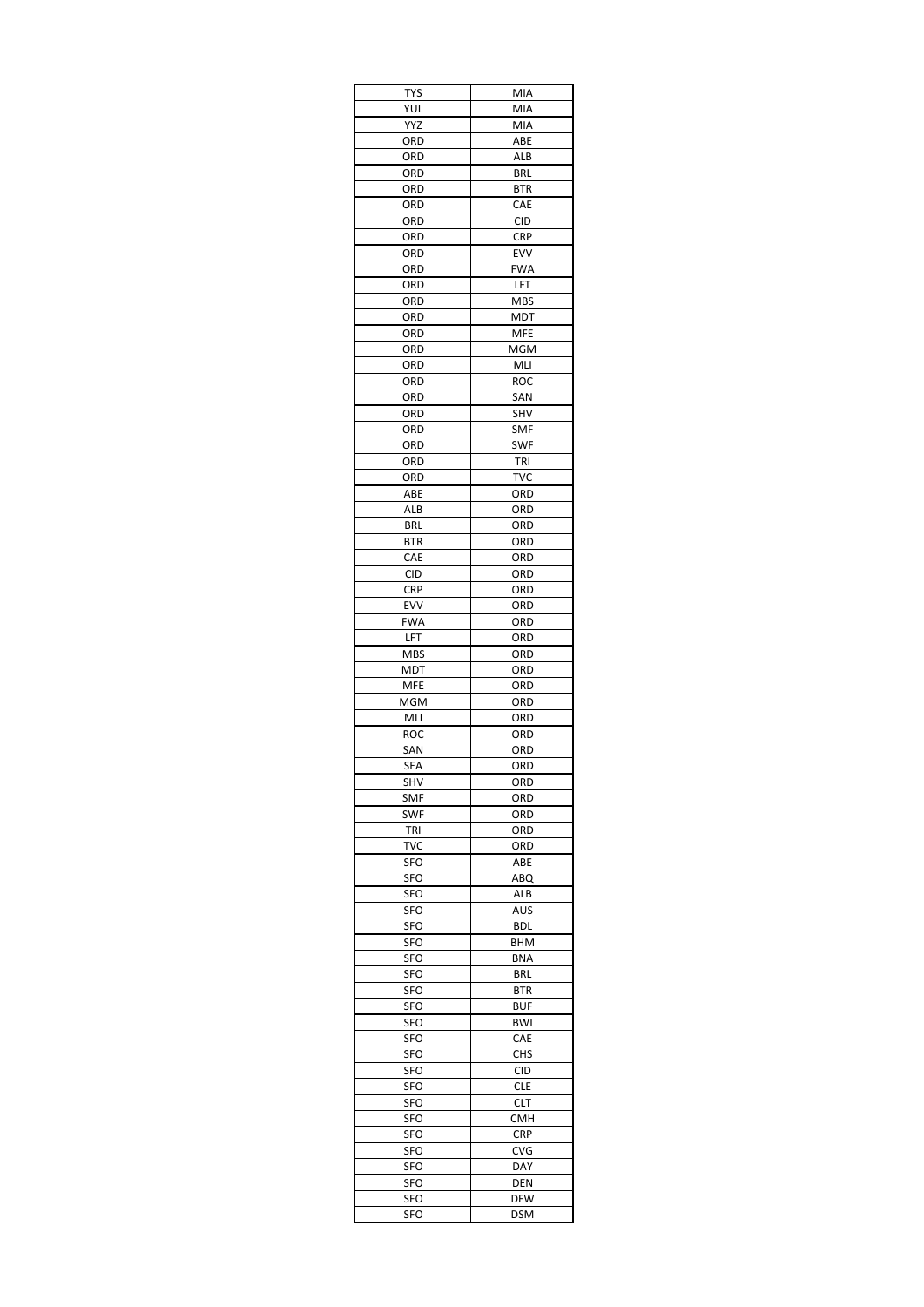| <b>SFO</b>        | <b>DTW</b>        |
|-------------------|-------------------|
| SFO               | ELP               |
| SFO               | EVV               |
| SFO               | EWR               |
| SFO               | <b>FWA</b>        |
| SFO               | GRR               |
| SFO               | <b>GSO</b>        |
| SFO               | GSP               |
| SFO               | HSV               |
| <b>SFO</b>        | IND               |
| SFO               | JAX               |
| <b>SFO</b>        | LAS               |
| <b>SFO</b>        | LFT               |
| SFO               | LIT               |
| SFO               | LRD               |
| SFO               | <b>MBS</b>        |
| SFO               | <b>MCI</b>        |
| SFO               | <b>MCO</b>        |
| SFO               | MDT               |
| SFO               | MEM               |
| SFO               | <b>MFE</b>        |
| SFO               | MGM               |
| SFO<br><b>SFO</b> | <b>MKE</b>        |
| SFO               | MLI<br><b>MOB</b> |
| <b>SFO</b>        | MSP               |
| SFO               | <b>MSY</b>        |
| SFO               | ОКС               |
| SFO               | OMA               |
| SFO               | ORF               |
| SFO               | <b>PDX</b>        |
| SFO               | PHL               |
| SFO               | PHX               |
| SFO               | PIT               |
| SFO               | <b>PNS</b>        |
| SFO               | RDU               |
| SFO               | <b>RIC</b>        |
| <b>SFO</b>        | ROC               |
| SFO               | SAN               |
| SFO               | SAT               |
| SFO               | SBN               |
| SFO               | SDF               |
| SFO               | SEA               |
| SFO               | SHV               |
| SFO               | SLC               |
| SFO               | <b>SMF</b>        |
| SFO               | <b>STL</b>        |
| SFO               | SWF               |
| SFO               | SYR               |
| SFO               | TOL               |
| SFO               | <b>TPA</b>        |
| SFO               | TRI               |
| SFO               | TUL               |
| SFO               | TUS               |
| SFO               | TVC               |
| SFO               | <b>TYS</b>        |
| SFO               | YUL               |
| <b>SFO</b>        | YYZ               |
| ABE               | SFO               |
| ABQ               | SFO               |
| ALB               | SFO               |
| AUS               | SFO               |
| BDL               | SFO               |
| BHM               | SFO               |
| BNA               | SFO               |
| BRL               | SFO               |
| BTR               | SFO               |
| BUF               | SFO               |
| BWI               | SFO               |
| CAE               | SFO               |
| CHS               | SFO               |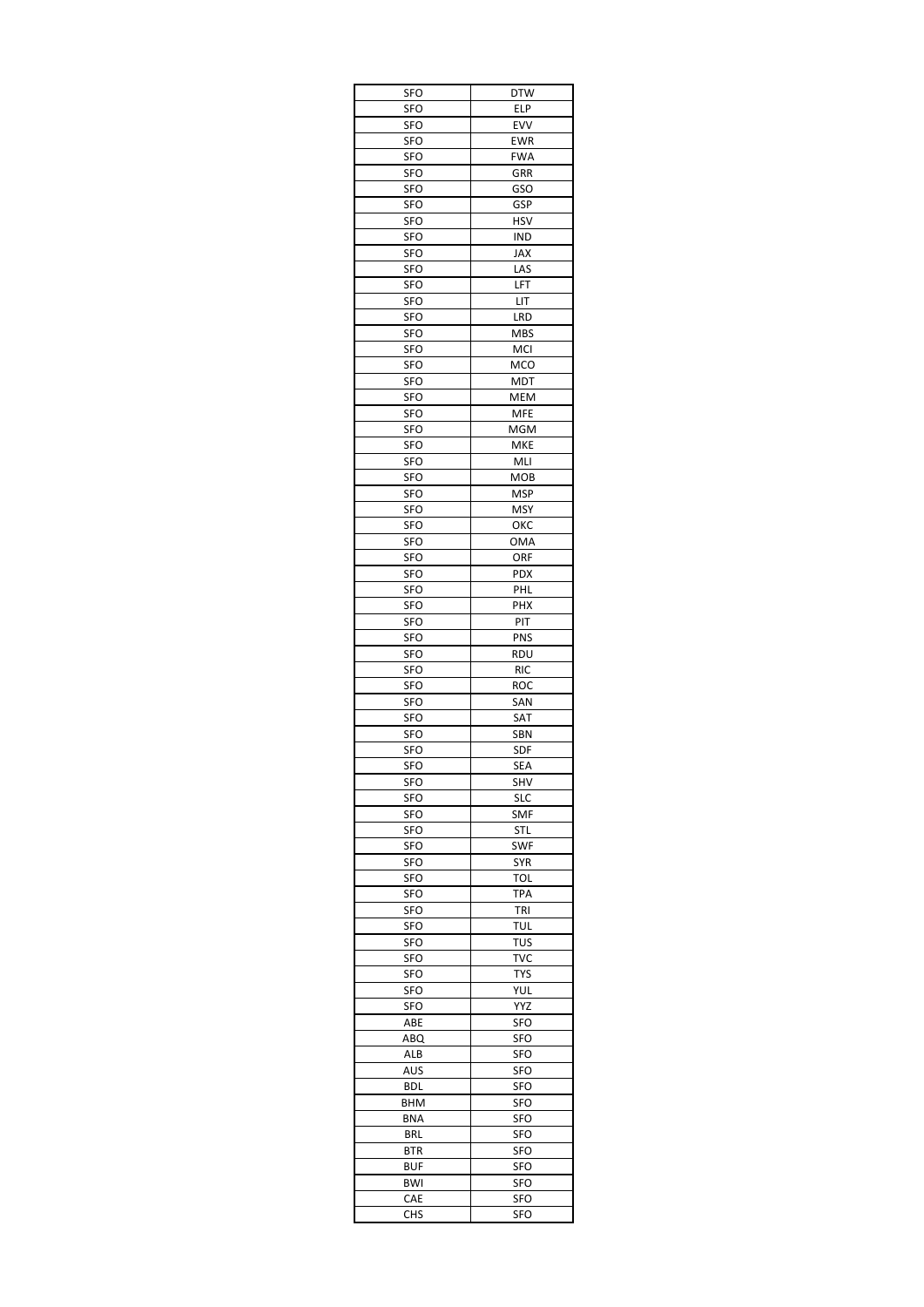| <b>CID</b> | SFO               |
|------------|-------------------|
| <b>CLE</b> | <b>SFO</b>        |
| CLT        | SFO               |
| <b>CMH</b> | SFO               |
| <b>CRP</b> | SFO               |
| <b>CVG</b> | SFO               |
| DAY        | SFO               |
| DEN        | SFO               |
| <b>DFW</b> | SFO               |
| <b>DSM</b> | SFO               |
| DTW        | <b>SFO</b>        |
| ELP        | SFO               |
| <b>EVV</b> | SFO               |
| EWR        | SFO               |
| <b>FWA</b> | SFO               |
| GRR        | SFO               |
| GSO        | <b>SFO</b>        |
| GSP<br>HSV | SFO<br>SFO        |
| <b>IND</b> | SFO               |
| JAX        | SFO               |
| LAS        | SFO               |
| LFT        | SFO               |
| LIT        | SFO               |
| LRD        | SFO               |
| MBS        | SFO               |
| MCI        | SFO               |
| MCO        | SFO               |
| MDT        | SFO               |
| MEM        | SFO               |
| MFE        | SFO               |
| MGM        | SFO               |
| MKE        | SFO               |
| MLI        | SFO               |
| МОВ        | SFO               |
| MSP        | <b>SFO</b>        |
| MSY        | SFO               |
| ОКС        | SFO               |
| OMA        | SFO               |
| ORF        | SFO               |
| PDX        | SFO               |
| PHL        | SFO               |
| PHX        | SFO               |
| PIT        | <b>SFO</b>        |
| PNS        | SFO               |
| RDU        | SFO               |
| RIC        | SFO               |
| roc        | SFO               |
| SAN        | SFO               |
| SAT        | SFO               |
| <b>SBN</b> | SFO               |
| SDF        | <b>SFO</b>        |
| SEA        | SFO               |
| SHV        | SFO               |
| SLC        | SFO               |
| SMF        | SFO               |
| STL        | SFO               |
| SWF        | SFO               |
| <b>SYR</b> | SFO               |
| TOL        | SFO               |
| TPA        | SFO               |
| TRI        | SFO               |
| TUL        | SFO               |
| TUS<br>TVC | <b>SFO</b><br>SFO |
| TYS        | SFO               |
| YUL        | SFO               |
| YYZ        | SFO               |
| ATL        | <b>ATL</b>        |
| ATL        | CHA               |
| BHM        | <b>BNA</b>        |
|            |                   |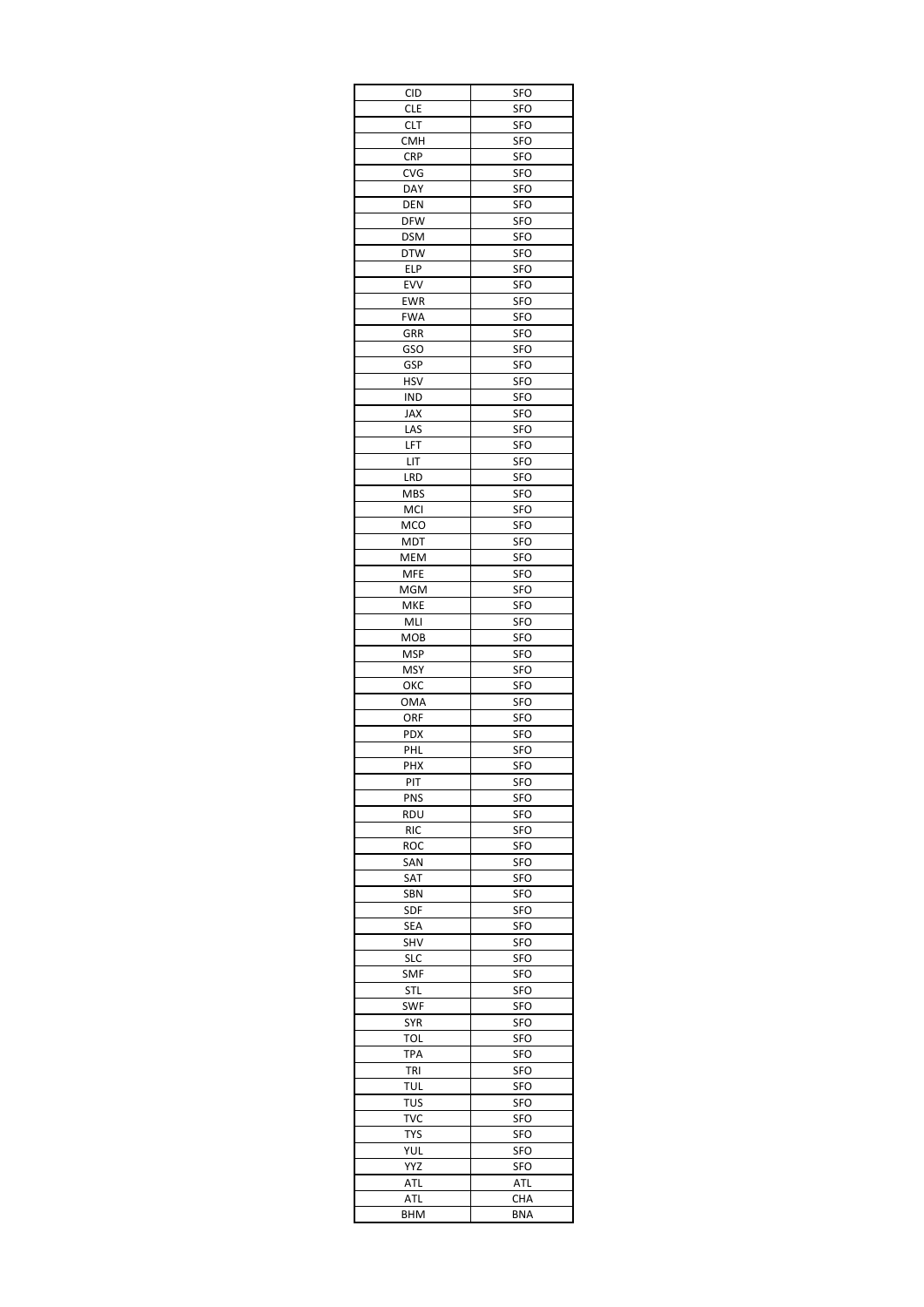| <b>BHM</b>        | BWI               |
|-------------------|-------------------|
| BHM               | CHA               |
| BHM               | <b>CLT</b>        |
| BHM               | CVG               |
| BHM               | <b>DFW</b>        |
| <b>BHM</b>        | EWR               |
| BHM               | <b>GSO</b>        |
| BHM               | GSP               |
| BHM               | <b>HSV</b>        |
| BHM               | IND               |
| BHM               | MCO               |
| <b>BHM</b>        | MEM               |
| BHM<br>BHM        | <b>MOB</b><br>PHL |
| BHM               | rdu               |
| BHM               | SAV               |
| BHM               | <b>TPA</b>        |
| BHM               | <b>TYS</b>        |
| <b>BNA</b>        | <b>BHM</b>        |
| BNA               | <b>BWI</b>        |
| <b>BNA</b>        | CHA               |
| BNA               | CLT               |
| <b>BNA</b>        | CVG               |
| <b>BNA</b>        | <b>DFW</b>        |
| <b>BNA</b>        | EWR               |
| <b>BNA</b>        | GSO               |
| BNA               | GSP               |
| <b>BNA</b>        | HSV               |
| BNA               | IND               |
| BNA               | <b>MCO</b>        |
| <b>BNA</b>        | MEM               |
| <b>BNA</b>        | MGM               |
| <b>BNA</b>        | MOB               |
| <b>BNA</b>        | PHL               |
| <b>BNA</b>        | RDU               |
| BNA               | SAV               |
| BNA               | <b>TPA</b>        |
| BNA               | <b>TYS</b>        |
| BWI<br><b>BWI</b> | BHM               |
| <b>BWI</b>        | <b>BNA</b><br>CHA |
| <b>BWI</b>        | <b>CLT</b>        |
| BWI               | CVG               |
| BWI               | <b>DFW</b>        |
| BWI               | EWR               |
| BWI               | GSO               |
| BWI               | GSP               |
| BWI               | HSV               |
| <b>BWI</b>        | IND               |
| BWI               | MCO               |
| BWI               | MEM               |
| BWI               | MGM               |
| BWI               | MOB               |
| BWI               | PHL               |
| <b>BWI</b>        | rdu               |
| BWI               | SAV               |
| BWI               | <b>TPA</b>        |
| BWI               | <b>TYS</b>        |
| CHA               | ATL               |
| CHA               | BHM               |
| CHA               | BNA               |
| CHA               | BWI               |
| CHA               | <b>CLT</b>        |
| CHA               | CVG               |
| CHA               | DFW               |
| CHA               | EWR               |
| CHA               | GSO               |
| CHA               | GSP               |
| CHA<br>CHA        | HSV<br>IAD        |
|                   |                   |
| CHA               | IAH               |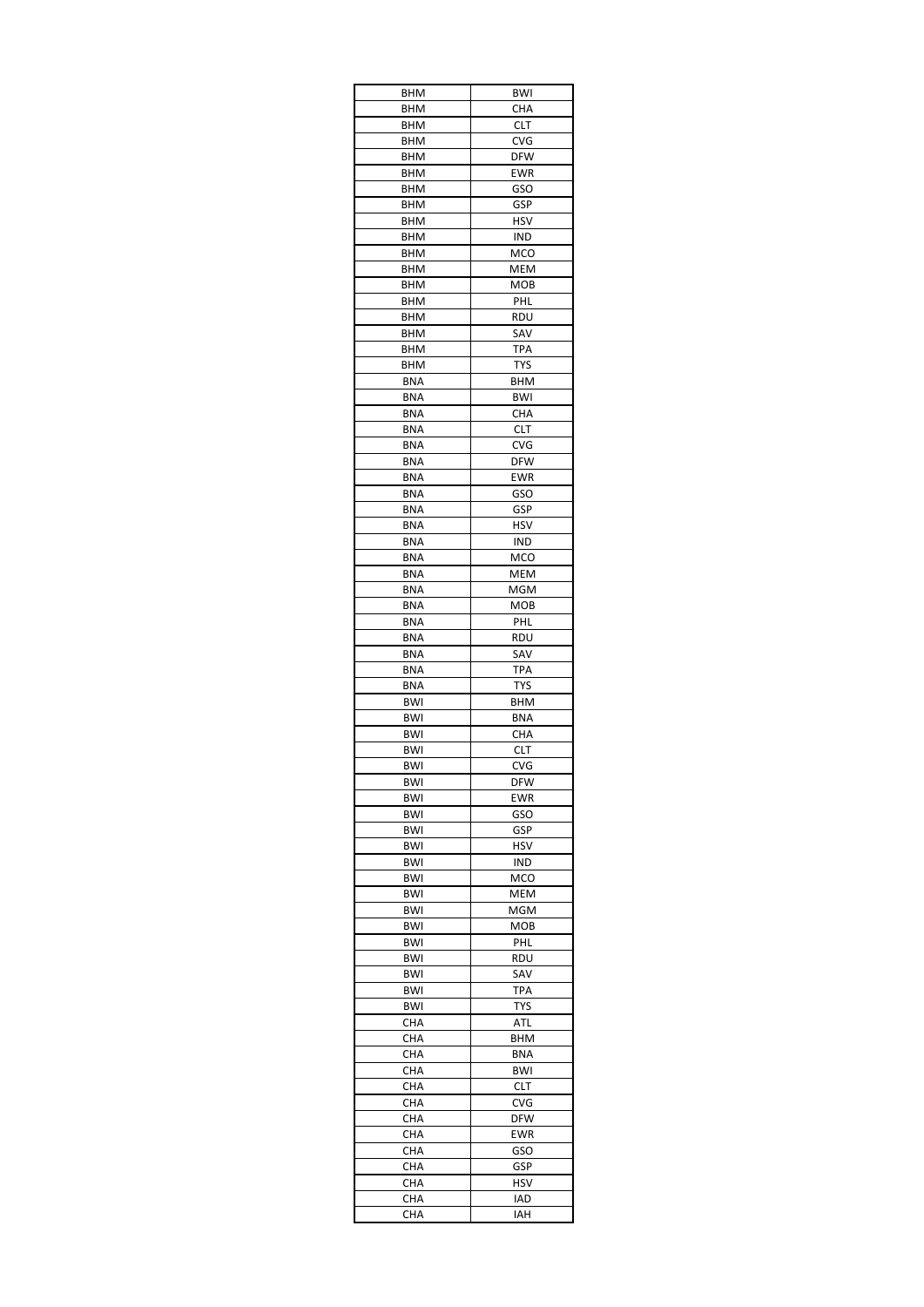| CHA                      | IND                      |
|--------------------------|--------------------------|
| CHA                      | JFK                      |
| CHA                      | MCO                      |
| CHA                      | MEM                      |
| CHA                      | MGM                      |
| CHA                      | MIA                      |
| CHA                      | MOB<br>ORD               |
| CHA<br>CHA               | PHL                      |
| CHA                      | RDU                      |
| CHA                      | SAV                      |
| CHA                      | <b>TPA</b>               |
| CHA                      | <b>TYS</b>               |
| <b>CLT</b>               | BHM                      |
| CLT                      | <b>BNA</b>               |
| CLT                      | <b>BWI</b>               |
| CLT                      | CHA                      |
| <b>CLT</b>               | CVG                      |
| CLT                      | <b>DFW</b>               |
| CLT                      | <b>EWR</b>               |
| CLT                      | GSO                      |
| CLT                      | GSP                      |
| CLT                      | <b>HSV</b>               |
| <b>CLT</b>               | IND                      |
| CLT                      | MCO                      |
| <b>CLT</b>               | MEM                      |
| <b>CLT</b>               | MGM                      |
| CLT                      | MOB                      |
| CLT                      | PHL                      |
| CLT<br><b>CLT</b>        | <b>RDU</b><br>SAV        |
|                          |                          |
| CLT<br>CLT               | <b>TPA</b><br><b>TYS</b> |
| CVG                      | BHM                      |
| CVG                      | <b>BNA</b>               |
| CVG                      | <b>BWI</b>               |
| <b>CVG</b>               | <b>CHA</b>               |
| <b>CVG</b>               | <b>CLT</b>               |
| CVG                      | <b>DFW</b>               |
| CVG                      | <b>EWR</b>               |
| CVG                      | <b>GSO</b>               |
| CVG                      | GSP                      |
| CVG                      | HSV                      |
| CVG                      | <b>IND</b>               |
| CVG                      | MCO                      |
| CVG                      | MEM                      |
| CVG                      | MGM                      |
| CVG                      | MOB                      |
| CVG                      | PHL                      |
| CVG                      | rdu                      |
| CVG                      | SAV                      |
| CVG                      | <b>TPA</b>               |
| <b>CVG</b>               | <b>TYS</b>               |
| DFW                      | BHM                      |
| <b>DFW</b>               | <b>BNA</b><br><b>BWI</b> |
| <b>DFW</b><br><b>DFW</b> | CHA                      |
| DFW                      | <b>CLT</b>               |
| <b>DFW</b>               | CVG                      |
| <b>DFW</b>               | EWR                      |
| DFW                      | GSO                      |
| <b>DFW</b>               | GSP                      |
| <b>DFW</b>               | HSV                      |
| DFW                      | IND                      |
| <b>DFW</b>               | MCO                      |
| <b>DFW</b>               | MEM                      |
| <b>DFW</b>               | MGM                      |
| DFW                      | <b>MOB</b>               |
| DFW                      | PHL                      |
| DFW                      | RDU                      |
| <b>DFW</b>               | SAV                      |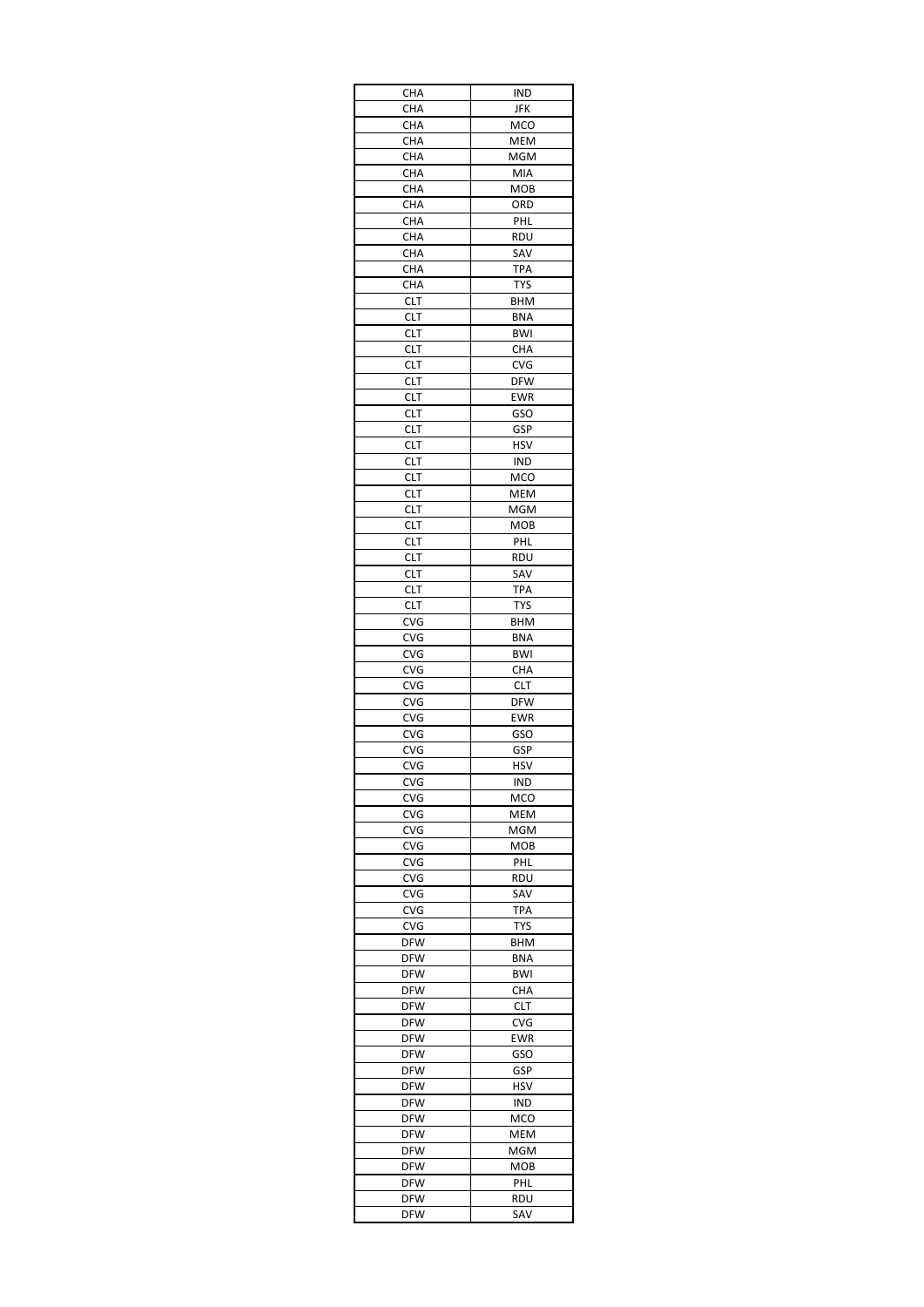| <b>DFW</b> | <b>TPA</b> |
|------------|------------|
| <b>DFW</b> | <b>TYS</b> |
| <b>EWR</b> | <b>BHM</b> |
| <b>EWR</b> | BNA        |
| <b>EWR</b> | <b>BWI</b> |
| EWR        | CHA        |
| EWR        | <b>CLT</b> |
| EWR        | CVG        |
| EWR        | <b>DFW</b> |
| <b>EWR</b> | GSO        |
| EWR        | GSP        |
| EWR        | HSV        |
| EWR        | IND        |
| EWR        | MCO        |
| EWR        | MEM        |
| EWR        | MGM        |
| EWR        | <b>MOB</b> |
| EWR        | PHL        |
| EWR        | RDU        |
| <b>EWR</b> | SAV        |
| <b>EWR</b> | <b>TPA</b> |
| EWR        | <b>TYS</b> |
| GSO        | BHM        |
| GSO        | <b>BNA</b> |
| <b>GSO</b> | <b>BWI</b> |
| GSO        | CHA        |
| GSO        | <b>CLT</b> |
| GSO        | <b>CVG</b> |
| GSO        | <b>DFW</b> |
| GSO        | <b>EWR</b> |
| GSO        | GSP        |
| GSO        | <b>HSV</b> |
| GSO        | IND        |
| GSO        | MCO        |
| GSO        | MEM        |
| GSO        | MGM        |
| GSO        | MOB        |
| GSO        | PHL        |
| GSO        | RDU        |
| GSO        | SAV        |
| GSO        | <b>TPA</b> |
| GSO        | <b>TYS</b> |
| GSP        | BHM        |
| GSP        | BNA        |
| GSP        | <b>BWI</b> |
| GSP        | CHA        |
| GSP        | <b>CLT</b> |
| GSP        | CVG        |
| GSP        | <b>DFW</b> |
| GSP        | EWR        |
| GSP        | GSO        |
| GSP        | <b>HSV</b> |
| GSP        | IND        |
| GSP        | MCO        |
| GSP        | MEM        |
| GSP        | MGM        |
| GSP        | MOB        |
| GSP        | <b>PHL</b> |
| GSP        | RDU        |
| GSP        | SAV        |
| GSP        | TPA        |
| GSP        | <b>TYS</b> |
| HSV        | BHM        |
| HSV        | <b>BNA</b> |
| HSV        | BWI        |
| HSV        | CHA        |
| HSV        | <b>CLT</b> |
| HSV        | CVG        |
| HSV        | DFW        |
| HSV        | EWR        |
| HSV        | GSO        |
|            |            |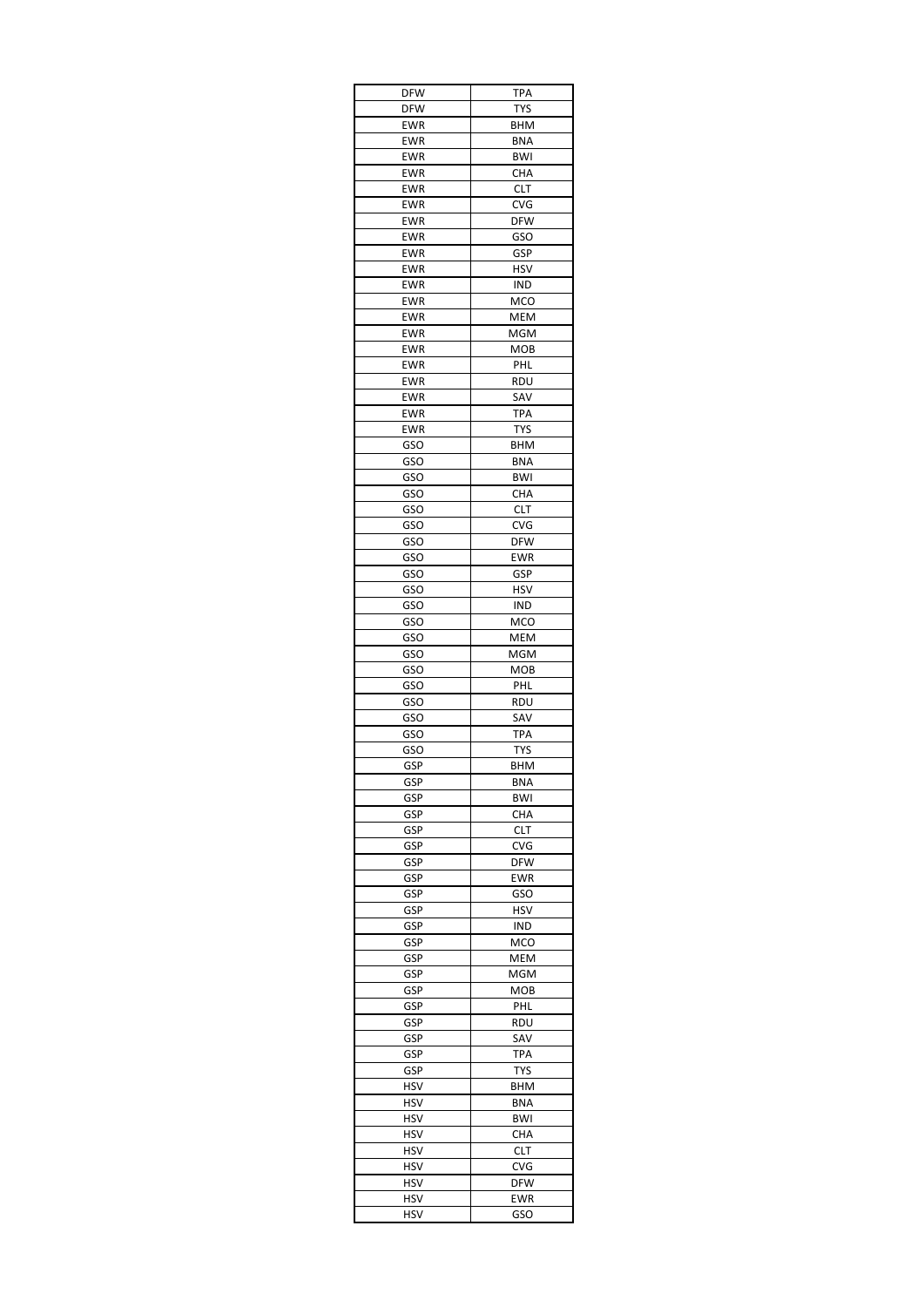| HSV               | GSP                      |
|-------------------|--------------------------|
| HSV               | IND                      |
| HSV               | <b>MCO</b>               |
| HSV               | MEM                      |
| HSV               | MGM                      |
| <b>HSV</b>        | MOB                      |
| HSV               | PHL                      |
| HSV               | RDU                      |
| HSV               | SAV                      |
| HSV               | TPA                      |
| <b>HSV</b>        | <b>TYS</b>               |
| IAD<br><b>IAD</b> | <b>CHA</b><br><b>IAD</b> |
| IAD               | SAV                      |
| IAH               | CHA                      |
| IAH               | IAH                      |
| IAH               | SAV                      |
| IND               | BHM                      |
| IND               | <b>BNA</b>               |
| IND               | <b>BWI</b>               |
| IND               | <b>CHA</b>               |
| IND               | CLT                      |
| IND               | <b>CVG</b>               |
| IND               | <b>DFW</b>               |
| IND               | <b>EWR</b>               |
| IND               | GSO                      |
| IND               | GSP                      |
| IND               | <b>HSV</b>               |
| IND               | MCO                      |
| IND               | MEM                      |
| IND               | MGM                      |
| IND               | MOB                      |
| IND               | PHL                      |
| IND               | rdu                      |
| IND<br>IND        | SAV<br>TPA               |
| IND               | <b>TYS</b>               |
| JFK               | CHA                      |
| JFK               | SAV                      |
| MCO               | BHM                      |
| MCO               | <b>BNA</b>               |
| MCO               | <b>BWI</b>               |
| MCO               | CHA                      |
| MCO               | <b>CLT</b>               |
| MCO               | CVG                      |
| MCO               | <b>DFW</b>               |
| MCO               | EWR                      |
| MCO               | <b>GSO</b>               |
| MCO               | GSP                      |
| MCO               | HSV                      |
| MCO               | IND                      |
| MCO               | MEM                      |
| MCO               | MGM                      |
| MCO               | MOB                      |
| MCO               | PHL                      |
| <b>MCO</b><br>MCO | <b>RDU</b><br>SAV        |
| MCO               | TPA                      |
| MCO               | <b>TYS</b>               |
| MEM               | BHM                      |
| MEM               | BNA                      |
|                   | BWI                      |
|                   |                          |
| MEM               |                          |
| MEM<br>MEM        | CHA<br><b>CLT</b>        |
| MEM               | CVG                      |
| MEM               | <b>DFW</b>               |
| MEM               | EWR                      |
| MEM               | GSO                      |
| MEM               | GSP                      |
| MEM               | HSV                      |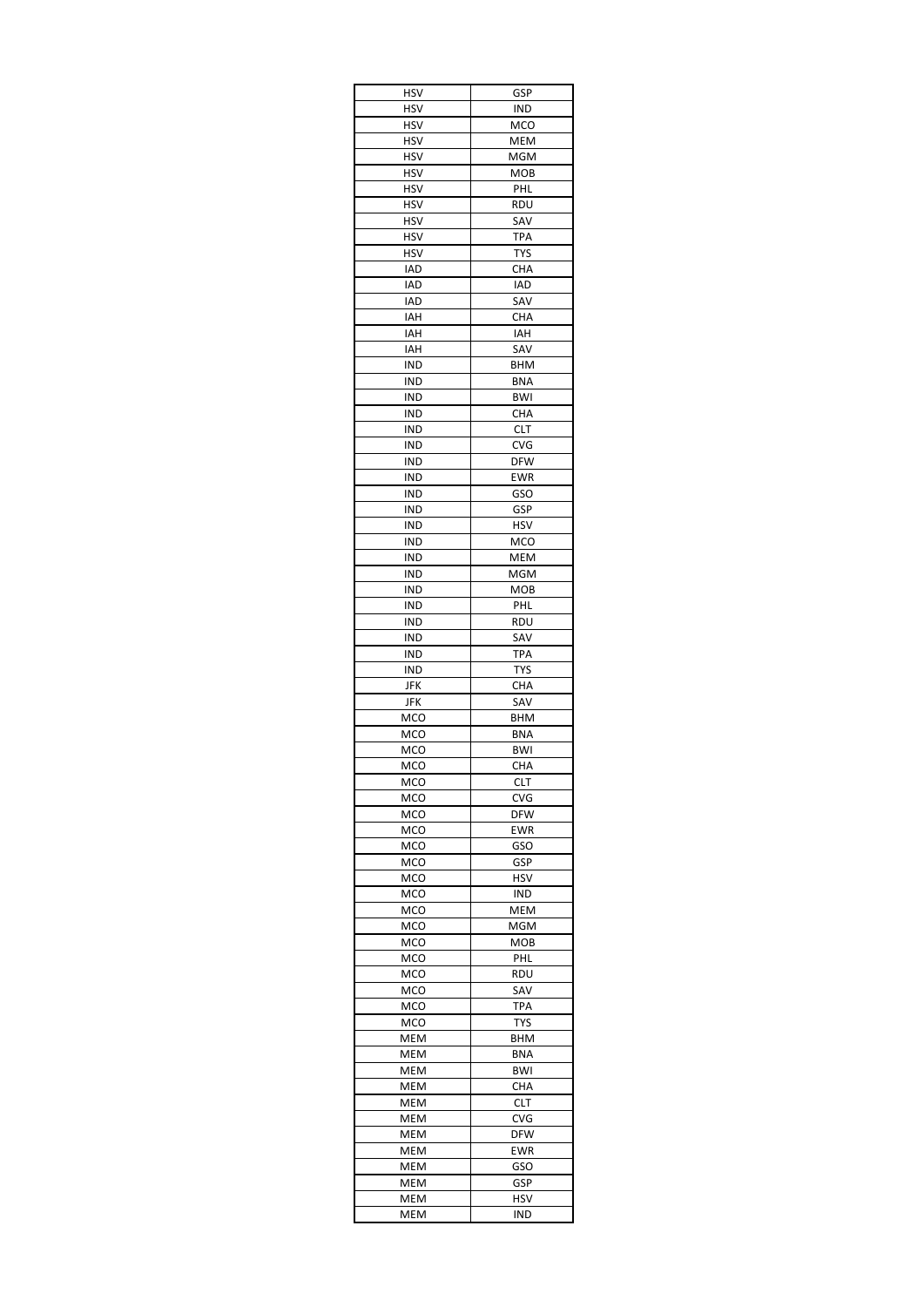| MEM        | MCO                      |
|------------|--------------------------|
| MEM        | MGM                      |
| MEM        | MOB                      |
| MEM        | PHL                      |
| MEM        | rdu                      |
| MEM        | SAV                      |
| MEM        | TPA                      |
| MEM        | <b>TYS</b>               |
| MIA<br>MIA | CHA<br>SAV               |
| ORD        | CHA                      |
| ORD        | ORD                      |
| ORD        | SAV                      |
| PHL        | BHM                      |
| PHL        | <b>BNA</b>               |
| PHL        | <b>BWI</b>               |
| PHL        | CHA                      |
| PHL        | <b>CLT</b>               |
| PHL        | <b>CVG</b>               |
| PHL        | <b>DFW</b>               |
| PHL        | <b>EWR</b>               |
| <b>PHL</b> | GSO                      |
| PHL        | GSP                      |
| PHL        | HSV                      |
| PHL        | IND                      |
| PHL<br>PHL | <b>MCO</b><br><b>MEM</b> |
| PHL        | MGM                      |
| <b>PHL</b> | MOB                      |
| PHL        | RDU                      |
| PHL        | SAV                      |
| PHL        | <b>TPA</b>               |
| PHL        | <b>TYS</b>               |
| RDU        | BHM                      |
| RDU        | <b>BNA</b>               |
| RDU        | <b>BWI</b>               |
| RDU        | <b>CHA</b>               |
| RDU        | <b>CLT</b>               |
| <b>RDU</b> | CVG                      |
| RDU        | <b>DFW</b>               |
| RDU        | <b>EWR</b>               |
| RDU        | GSO                      |
| RDU        | GSP                      |
| RDU        | <b>HSV</b>               |
| RDU        | IND                      |
| RDU        | <b>MCO</b>               |
| RDU        | MEM                      |
| RDU        | <b>MGM</b>               |
| <b>RDU</b> | MOB                      |
| RDU        | <b>PHL</b>               |
| RDU<br>RDU | SAV<br><b>TPA</b>        |
| RDU        | <b>TYS</b>               |
| TPA        | BHM                      |
| <b>TPA</b> | <b>BNA</b>               |
| <b>TPA</b> | BWI                      |
| TPA        | CHA                      |
| <b>TPA</b> | <b>CLT</b>               |
| TPA        | CVG                      |
| TPA        | DFW                      |
| TPA        | EWR                      |
| TPA        | GSO                      |
| TPA        | GSP                      |
| TPA        | HSV                      |
| <b>TPA</b> | IND                      |
| SAV        | JFK                      |
| <b>TPA</b> | MCO                      |
| TPA        | MEM                      |
| <b>TPA</b> | MGM                      |
| TPA        | MOB                      |
| TPA        | PHL                      |